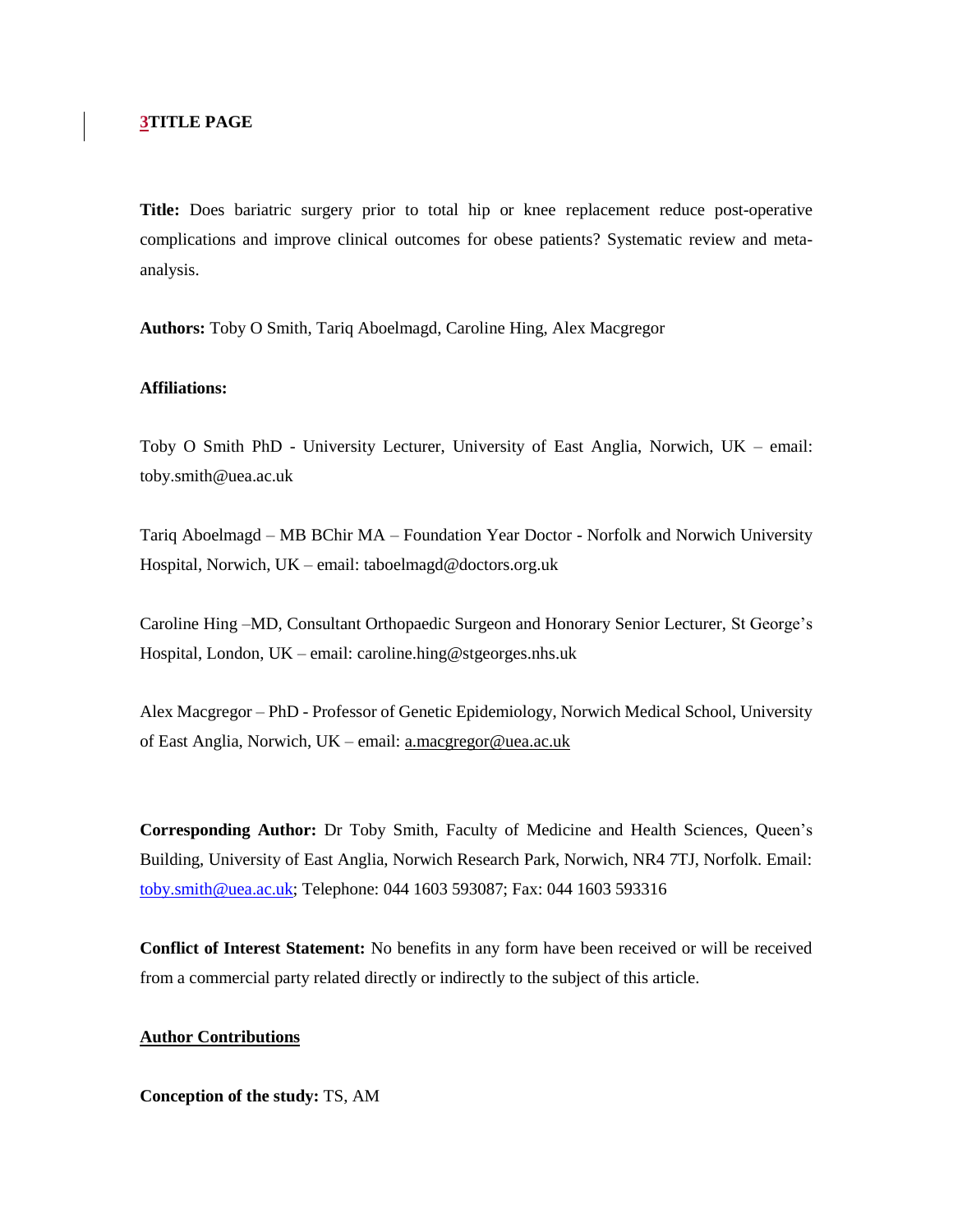**Literature search strategy:** TS, TA **Data extraction and critical appraisal:** TS, TA **Analysis of data:** TS, TA, CH, AM **Preparation of the paper:** TS, TA, CH, AM **Confirmation of the final version of the paper:** TS, TA, CH, AM **Guarantor:** TS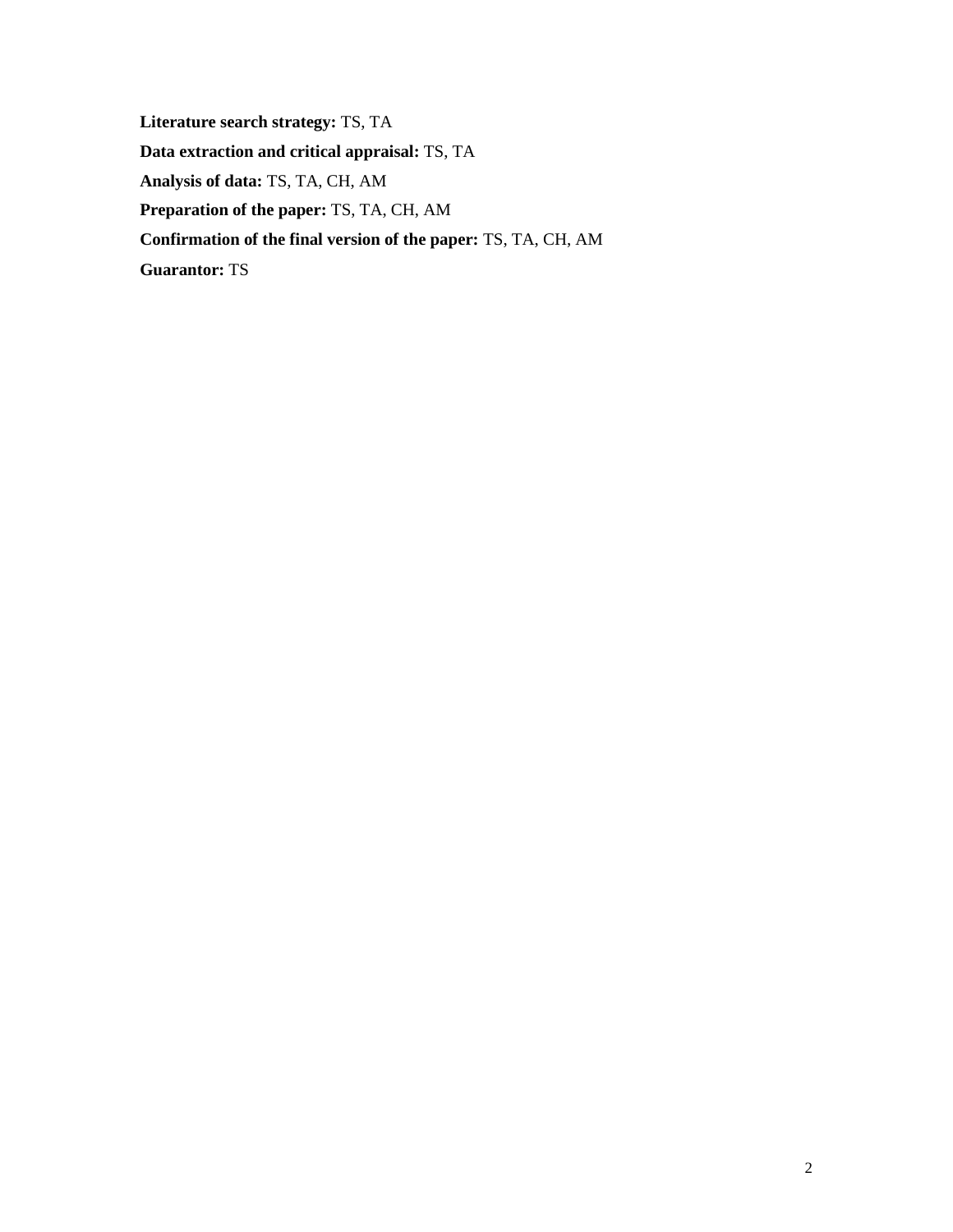## **ABSTRACT**

**Aims:** To determine whether, based on the current literature, bariatric surgery prior to total hip (THR) or total knee replacement (TKR) reduces complication rates and improves outcome following arthroplasty.

**Materials and Methods:** Systematic literature search was undertaken of published and unpublished databases on the  $5<sup>th</sup>$  November 2015. All papers reporting studies comparing people who had undergone bariatric surgery versus not prior to THR or TKR were included. Each study was assessed using the Downs and Black appraisal tool. A meta-analysis of risk ratios (RR) and 95% confidence intervals was performed to determine the incidence of complications including wound infection, deep vein thrombosis (DVT), pulmonary embolism (PE), joint revision and mortality.

**Results:** From 156 potentially studies, five papers were eligible. In total 23,348 (657 bariatric surgery, 22,691 non-bariatric surgery) participants were analysed. The evidence-base was moderate in quality. There was no statistically significant difference in outcomes such as superficial wound infection (RR: 1.88), deep wound infection (RR: 1.04), DVT (RR: 0.57), PE (RR: 0.51), joint revision (RR: 1.24) or mortality (RR: 1.25) between the two groups.

**Conclusions:** For the majority of peri-operative outcomes, bariatric surgery prior to THR or TKR does not significantly reduce complication rates or improve clinical outcomes.

**Clinical Relevance:** This study questions the previous notion that bariatric surgery prior to joint replacement may improve clinical outcomes for people who are obese or morbidly obese.

**Keywords:** Joint replacement; obesity; gastric bypass; gastric band; wound; function

**PROSPERO Registration Number:** CRD42015028037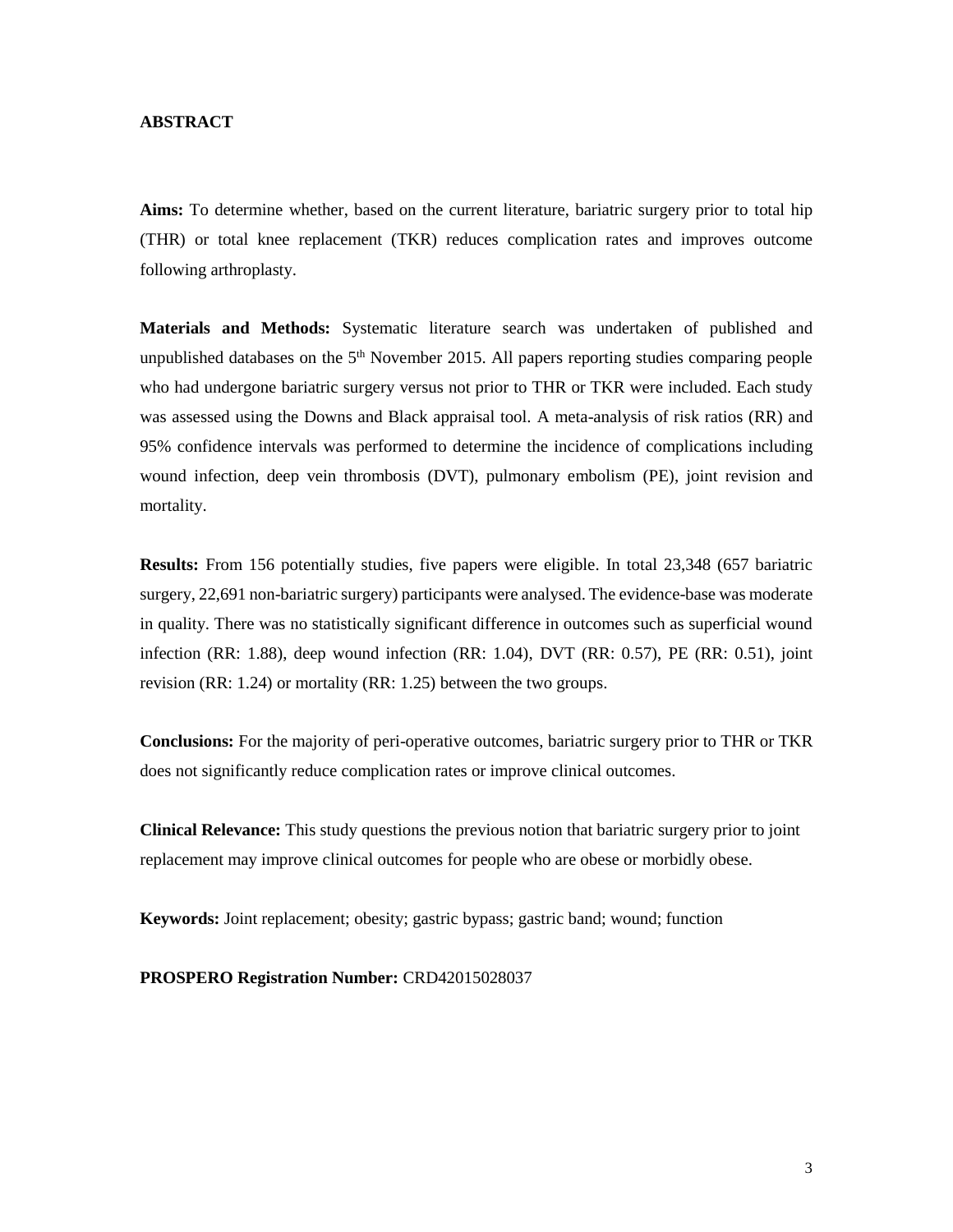#### **INTRODUCTION**

Osteoarthritis is a leading cause of musculoskeletal disability and reduced quality of life in adults.<sup>1</sup> Joint replacement (or arthroplasty) is the surgical option for end-stage osteoarthritis when symptom management with conservative strategies is insufficient.<sup>2</sup>

Obesity is considered a major problem facing UK public health services. <sup>3</sup> Obesity is defined using body mass index (BMI). People with a BMI of 20 kg/m<sup>2</sup> to 30 kg/m<sup>2</sup> are considered 'normal' body mass, 30 kg/m<sup>2</sup> to 40 kg/m<sup>2</sup> are categorised as obese, and greater than 40 kg/m<sup>2</sup> are considered morbidly obese.<sup>4</sup> Approximately 62% of the UK population have a BMI of 30 or over.<sup>3</sup>

People with osteoarthritis have been acknowledged to be of greater risk of weight gain and higher BMI due to reduced physical activity.<sup>5</sup> Surgical intervention for people who are obese may be associated with increased risk of complications such as deep and superficial wound infection, myocardial infarction (MI) and stroke.<sup>6-8</sup> Furthermore previous papers have acknowledged that people who are obese have a poorer clinical outcome after hip or knee replacement.<sup>9,10</sup>

To address these differences in outcomes and perceived post-operative complications, some arthroplasty candidates have undergone bariatric surgery procedures prior to their total hip (THR) or total knee replacement (TKR).<sup>11</sup> Such procedures have included gastric bypass, sleeve gastrectomy, stomach partition using staples and gastric balloon insertion. The alternative to surgical interventions has been for such individuals to receive dietary advice, psychological support on behaviour change interventions and physical activity interventions to promote compliance to long-term weight loss strategies.<sup>12,13</sup> Previous reviews have investigated the clinical outcomes of each of these interventions for people with hip or knee osteoarthritis.<sup>14,15</sup> These have reported a significant greater improvement in pain, function and stiffness in people following bariatric surgery compared to those not offered bariatric surgery. However no systematic reviews have been undertaken assessing whether there is a difference in outcomes (peri-operative and longer-term) between those who receive bariatric surgery compared to those who do not prior to THR or TKR. The purpose of this study was to answer this question based on the current evidence-base.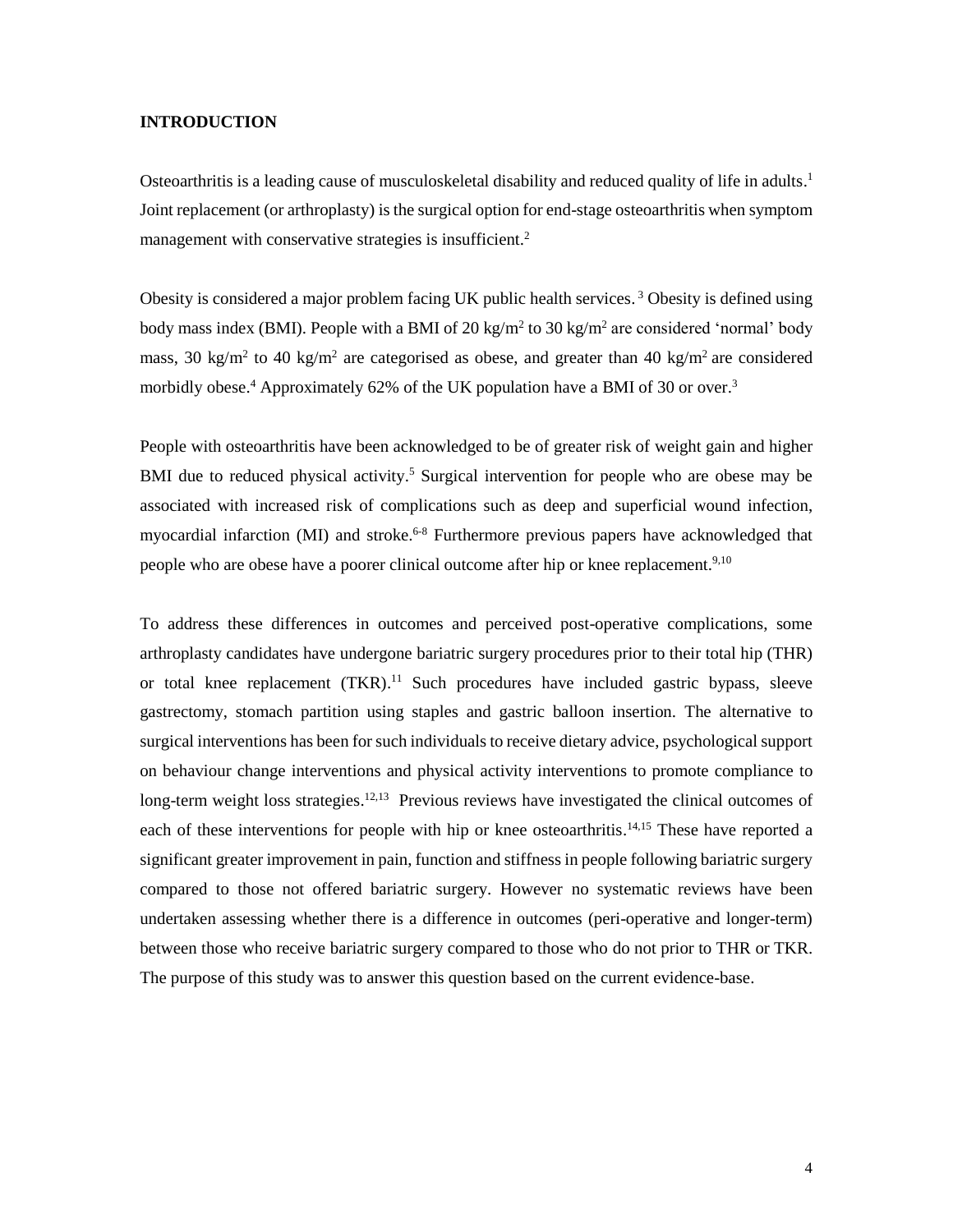#### **MATERIALS AND METHODS**

## *Search Strategy*

A primary search was performed of the electronic published literature databases EMBASE, AMED, CINAHL, MEDLINE, and the Cochrane Registry of Clinical Trials. A search was also performed of unpublished literature databases including OpenGrey, clinicaltrials.gov, the WHO clinical trial registry, the ISRCTN and the NIHR trial portfolio. The search strategy was modified for each individual database (**Supplementary Table 1**). All databases were reviewed from their inception to the 5<sup>th</sup> November 2015. The reference lists were reviewed of all potentially eligible studies and review papers identified on the preliminary search. Finally, the corresponding authors of all included studies were contacted and asked to review the results and declare whether any additional papers should be included.

#### *Eligibility Criteria*

All studies assessing outcomes of people who were determined obese or morbidly obese and who underwent any form of bariatric surgery before THR or TKR compared to people who were obese or morbidly obese and did not receive bariatric surgery before THR or TKR were included. All study designs comparing these two groups were included. We therefore included randomised and non-randomised controlled trials. Bariatric surgical interventions included gastric band, gastric bypass, sleeve gastrectomy, stomach partitioning using staples and gastric balloon insertion with or without a behaviour and dietary intervention. We included all papers irrespective of age, source or language of publication.

#### *Study Identification*

The titles and abstracts of all search results were independently reviewed by two reviewers (TS, TA) against the eligibility criteria. The full-texts of all citations which were deemed potentially eligible were obtained. These were then re-reviewed against the eligibility criteria. If there was disagreement between the two reviewers, this was resolved through discussion or adjudicated by a third reviewer (AM).

#### *Outcome Measures*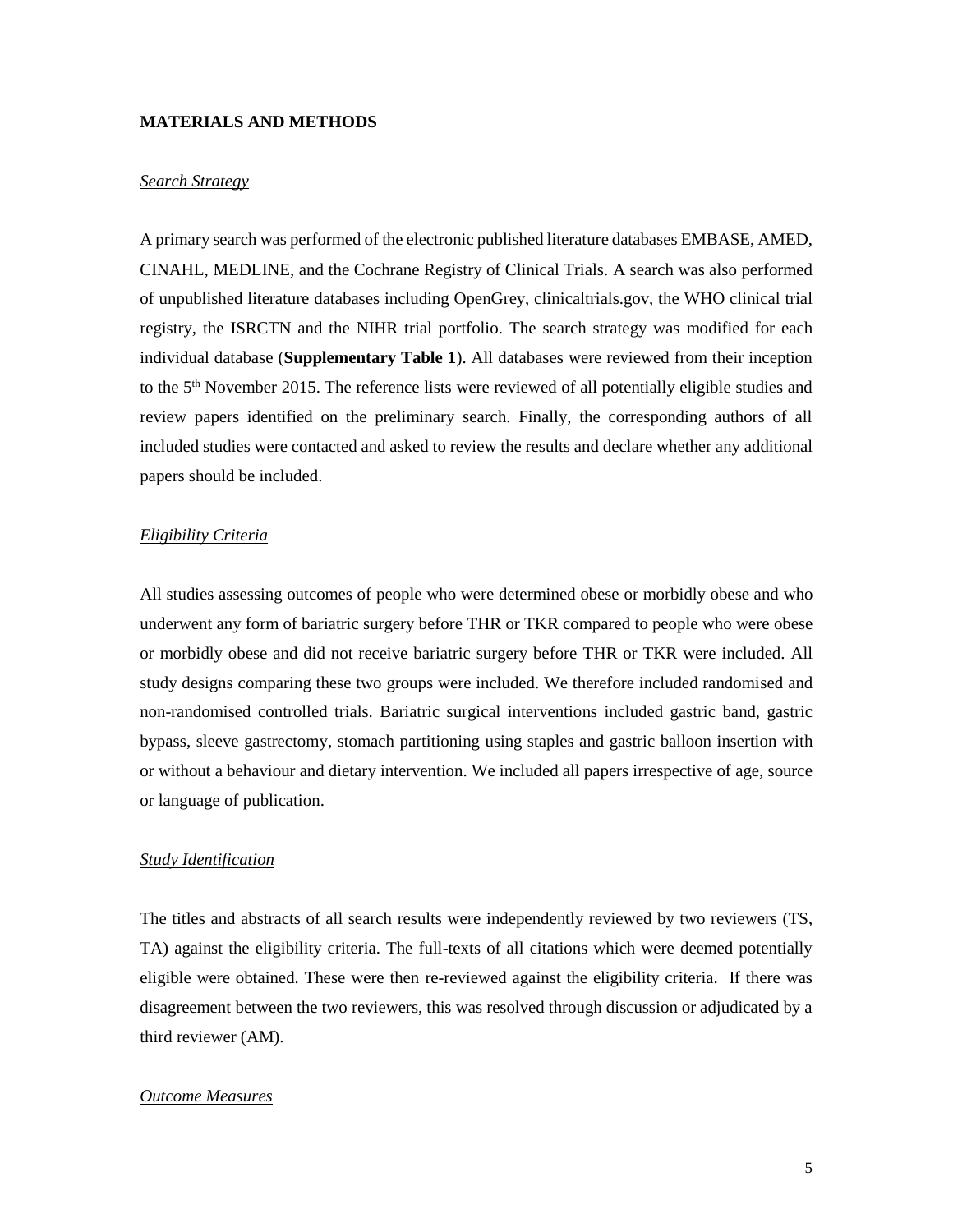The primary outcome was the frequency of post-operative complications within the initial 12 month post-operative period. Potential post-operative complications included superficial and deep wound infection, deep vein thrombosis (DVT), pulmonary embolism (PE), joint revision or mortality. Secondary outcomes included inpatient readmission, clinical outcomes such as the Oxford Hip Score<sup>16</sup> or Oxford Knee Score<sup>17</sup>, length of hospital stay, pain score and patient-reported quality of life measured with tools such as the EQ-5D-5L.<sup>18</sup> Secondary outcomes were measured to 24 months post-operatively. Outcomes were analysed as either inpatient, shorter-term (hospital discharge to 90 days), intermediate-term (three months to six months), and longer-term (six months onwards).

#### *Data Extraction*

Data were collected by one reviewer (TA) and verified by a second (TS). Where disagreement in data collection occurred, this was resolved through discussion. Data extracted included: cohort mean age, gender mix, surgical procedure, American Society of Anaesthesiologists (ASA) score, BMI at arthroplasty procedure, and the outcomes of interest.

#### *Quality Assessment*

All included studies were assessed with quality assessment tools. As all the studies were nonrandomised controlled trials, the Down and Blacks<sup>19</sup> tool was adopted. Each paper was reviewed by one reviewer (TA) and verified by a second (TS). Cases of disagreement between the two reviewers were resolved through discussion and adjudicated by a third reviewer (AM).

## *Data Analysis*

The data extraction tables were reviewed for study heterogeneity. In cases where there was study heterogeneity in respect to participant characteristics, bariatric surgery interventions within the cohorts, outcome measures and study design, a narrative review of the findings was undertaken. Where these study characteristics were homogeneous, a meta-analysis was undertaken. Statistical heterogeneity was assessed using the inconsistency-value  $(I^2)$  and Chi-squared tests. In cases where I<sup>2</sup> was  $\leq$ 20% and Chi-squared equated to p $\leq$ 0.10, a fixed-effects model meta-analysis was undertaken. When these were not satisfied, a random-effects meta-analysis was undertaken. For all continuous outcomes e.g. Oxford Knee Score, patient-reported quality of life, length of stay and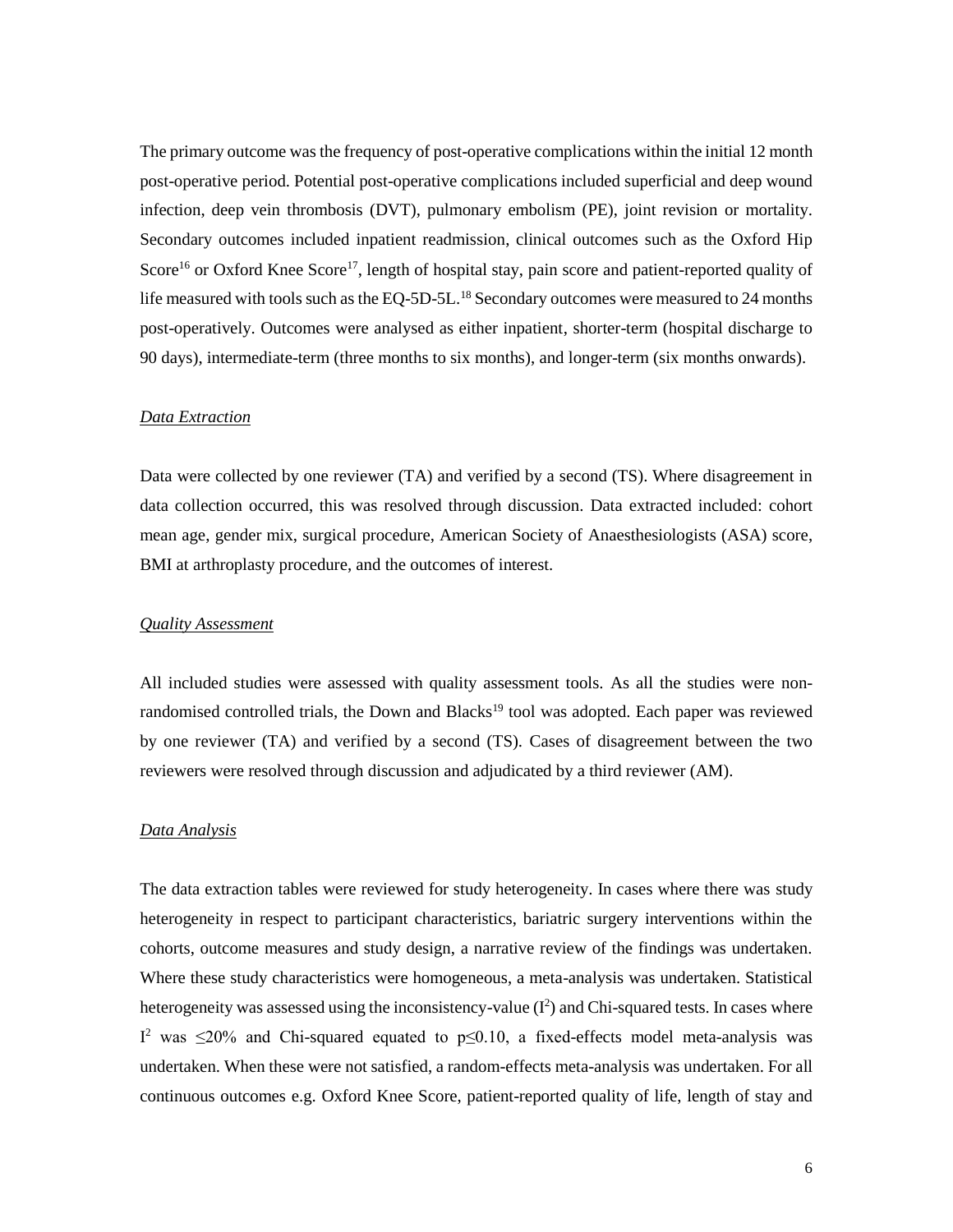pain, the mean difference was calculated with 95% confidence intervals (CI). For all dichotomous outcomes such as complications or readmission, a relative risk (RR) was estimated with 95% confidence intervals. For all analyses, p<0.05 denoted statistically significance.

Subgroup analyses which were planned *a priori* included comparison of the intervention to control group on clinical outcomes stratified by age (less than 65 years versus 66 years and over), BMI group (less than or equal to BMI 40 versus BMI greater than 40), by arthroplasty type (THR versus TKR) and by duration of arthroplasty from bariatric surgery (e.g. TKR within or longer than two years). All analyses were undertaken by two reviewers (TS, TA) using Revman Version 5.3 (Review Manager, RevMan). Copenhagen: The Nordic Cochrane Centre, The Cochrane Collaboration, 2014).

The analysis for each outcome was evaluated using the GRADE approach by two reviewers (TA, TS).<sup>20</sup> This approach evaluates the quality of evidence for each analysis undertaken (i.e. the body of the literature forming that particular analysis as opposed to the whole evidence irrespective of whether it was used in an analysis or not). Using this, the quality of evidence was categorised into four possible levels: high, moderate, low or very low quality.<sup>20</sup>

#### **RESULTS**

### *Search Strategy*

A total of 156 citations were identified from the search strategy. From these, five were deemed eligible (**Figure 1**). These were all non-randomised controlled trials.

## *Characteristics of Included Studies*

A summary of the characteristics of the included studies is presented in **Table 1**. In total 23,348 participants were included in this analysis. A total of 6632 males and 16,572 females were recruited with a mean age of 63.2 years (range:  $53 \text{ years}^{21}$  to 64 years<sup>22</sup>). Kulkarni et al<sup>21</sup> did not present data on the number of males and females in their cohort. The analysis cohort considered of 657 participants who received bariatric surgery and 22,691 who did not receive bariatric surgery. No studies documented the type of bariatric surgery procedure which was undertaken in their cohorts.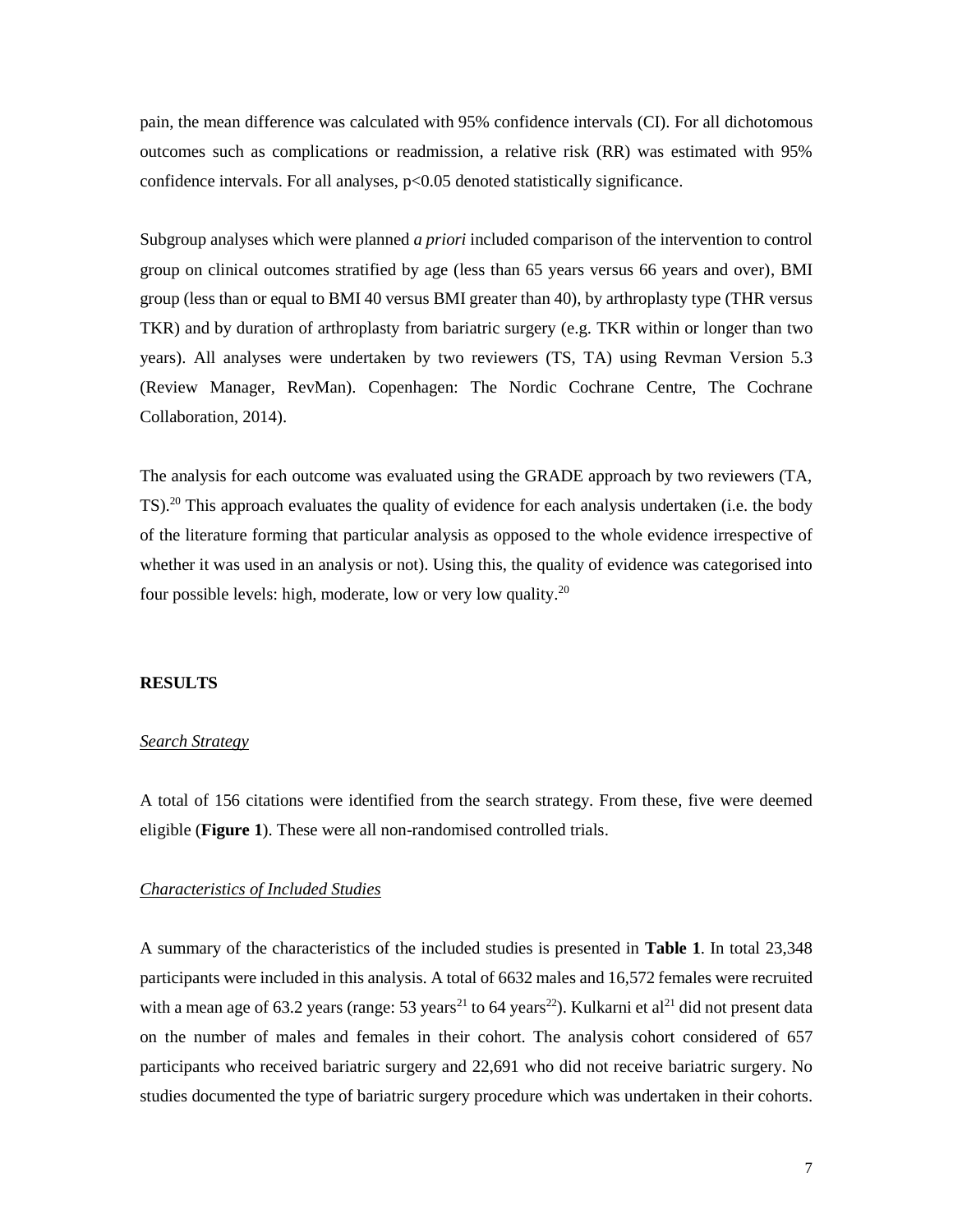Total knee replacement was performed in 20,636 people whilst 2709 underwent THR; three underwent hip resurfacing in Kulkarni et al's<sup>21</sup> cohort. The mean BMI at arthroplasty was 36.1  $kg/m<sup>2</sup>$  in the bariatric cohort and 42.9 kg/m<sup>2</sup> in the non-bariatric cohort. Two studies did not present the BMI data for their cohort.<sup>21,23</sup> Two studies presented the data as classified by whether participants had received bariatric surgery within or longer than two years before their arthroplasty procedure.<sup>22,24</sup> The other three studies did not document the duration between bariatric surgery and arthroplasty for their cohorts.

## *Quality Assessment*

The quality of the research was largely moderate to good (**Table 2**). Recurrent strengths presented across the five studies included clearly stating the study aims and objectives, participant characteristics, surgical procedures and potential confounders to influence the outcome. All five papers clearly presented the findings of their results and presented both point and variance data for clinical scores and adverse events.

The evidence-base however presented with a number of important limitations. Firstly, one study did not present its data using probability values and did not adjust for different lengths of followup.<sup>22</sup> Due to their retrospective nature, none of the studies randomised participants to group allocation, and it was not logistical to blind participants to whether or not they received bariatric surgery. Three studies recruited both cases and controls at the same time. $21-23$  Finally no studies performed a power calculation to determine whether they analysed sufficient numbers of participants to detect a statistically significant difference.

## *Meta-Analyses*

A summary of the results of the meta-analyses are presented in **Table 3.**

## *Primary Outcome*

All five studies presented data on post-operative complications at 30 days post-operatively.<sup>21-25</sup> On meta-analysis, there was no significant difference between those who underwent bariatric surgery to those that did not for superficial wound infection (RR: 1.88, 95%CI: 0.95 to 3.73), deep wound infection (RR: 1.04; 95% CI: 0.65 to 1.66), DVT (RR: 0.57, 95% CI: 0.13 to 2.44) and PE (RR: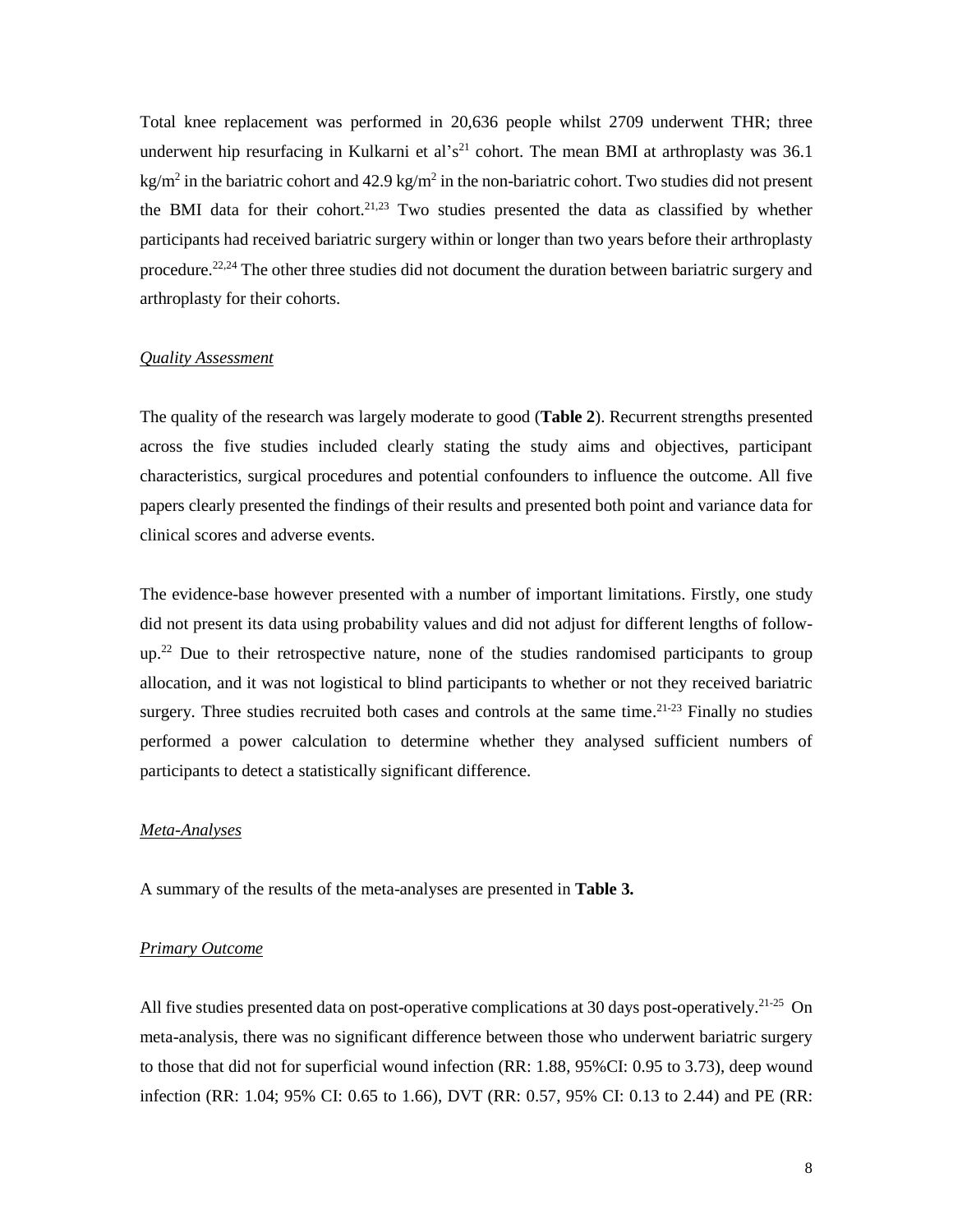0.51, 95% CI: 0.03 to 8.26). There was no statistically significant difference in re-operation rates for joint revision from 12 months<sup>22</sup> to 14 years<sup>24</sup> post-arthroplasty (RR: 1.24, 95% CI: 0.75 to 2.05; p=0.40) or mortality (RR: 1.25, 95% CI: 0.16 to 9.89).

There was however a significant difference in favour of those who received pre-arthroplasty bariatric surgery for the assessment of post-operative infection requiring or not-requiring irrigation and draining. 21,23 There was a statistically significant greater risk of wound infection (with or without irrigation and drainage) for the non-bariatric surgery group (RR: 0.36, 95% CI: 0.15 to 0.90; p=0.03; N=11656; I 2 : 0%; p=0.86; **Figure 2**).

One study assessed the difference in post-operative THR prosthesis dislocation between those who underwent bariatric surgery pre-arthroplasty compared to non-bariatric surgery. <sup>21</sup> They reported no statistically significant difference between the intervention arms (RR: 1.18, 95% CI: 0.11 to 12.68;  $N=143$ )

Two studies reported the frequency of complications at 90-days follow-up.<sup>22,24</sup> There was no significant difference for this outcome between those who underwent compared to those who did not undergo bariatric surgery pre-arthroplasty (RR: 0.63, 95% CI: 0.32 to 1.26; N=11328; I2: 0%;  $p=0.96$ ).

Two studies presented data on inpatient readmission.<sup>21,22</sup> On meta-analysis, there was no statistically significant difference between the bariatric versus non-bariatric surgery groups (RR: 0.57, 95% CI: 0.06 to 5.09, p=0.62, N=11346, I<sup>2</sup>: 74%, p=0.05).

These analyses on post-operative complications were assessed as 'very low' quality of evidence using the GRADE approach. Accordingly, there is very little confidence in the effect estimate due to inconsistency in results, imprecision and risk of bias.<sup>20</sup>

## *Secondary Outcomes*

Length of hospital stay was measured in two studies.<sup>21,22</sup> There was insufficient data to analyse this outcome through meta-analysis. On narrative review there was no statistically significant difference between those who received bariatric compared to non-bariatric surgery pre-arthroplasty  $(p>0.05)$ .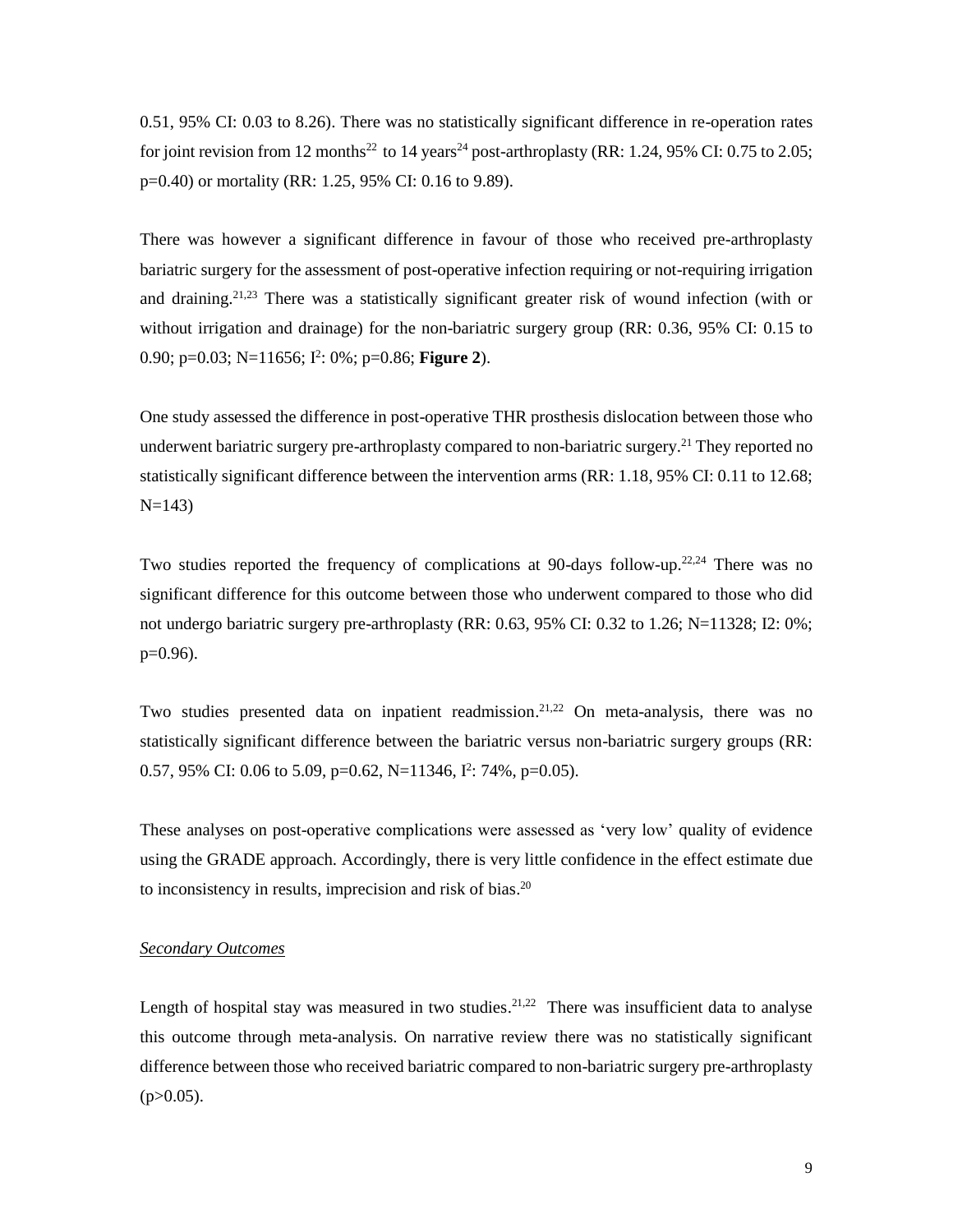Two studies presented data on the frequency of post-operative blood transfusion with people following TKR.<sup>23,24</sup> On meta-analysis, there was no statistically significant difference in requirement for post-operative blood transfusion between the two bariatric management cohorts (RR: 2.30, 95% CI: 0.23 to 23.05, p=0.48, N=11638, I<sup>2</sup>: 46%; p=0.17). On GRADE assessment, these findings were considered of 'low' quality due to risk of bias and imprecision. There is therefore limited confidence in the effect estimate, and the true estimate may be substantially different from the estimate of the effect.<sup>20</sup>

No studies assessed pain scores, patient-reported quality of life, nor clinical outcomes with functional and patient-reported scoring systems such as the Harris Hip Score or the Oxford Hip or Knee Scores.

## *Subgroup Analyses*

There was insufficient data to perform subgroup analyses by age and BMI category. However, there was sufficient data to perform subgroup analyses by duration of arthroplasty from bariatric surgery (i.e. TKR within or longer than two years). Based on this, there was no significant difference in the occurrence of deep wound infection (RR: 0.73, 95% CI: 0.09 to 5.81, p=0.76, N=257, I<sup>2</sup>: 0%, p=0.94), joint revision (RR: 0.91, 95% CI: 0.11 to 7.83, p=0.93, N=257, I<sup>2</sup>: 47%, p=0.17) or 90day post-operative complications (RR: 0.43, 95% CI: 0.10 to 1.82, p=0.25, N=257,  $I^2$ : 16%, p=0.27) for those who underwent TKR within or longer than two years post-bariatric surgery. As per the initial analysis, on GRADE assessment, these subgroup findings were considered of 'low' quality due to risk of bias and imprecision. There is therefore limited confidence in the effect estimate and the true estimate may be substantially different from the estimate of the effect.<sup>20</sup>

#### **DISCUSSION**

The findings of this systematic review indicate that for the majority of outcomes there is no significant difference in the frequency of peri-operative complications and post-operative clinical outcomes between those who do compared to those who do not undergo bariatric surgical procedures prior to THR or TKR. Only overall medical complications (collectively assessed) and wound infection (requiring or not requiring irrigation and drainage) showed a significant risk ratio,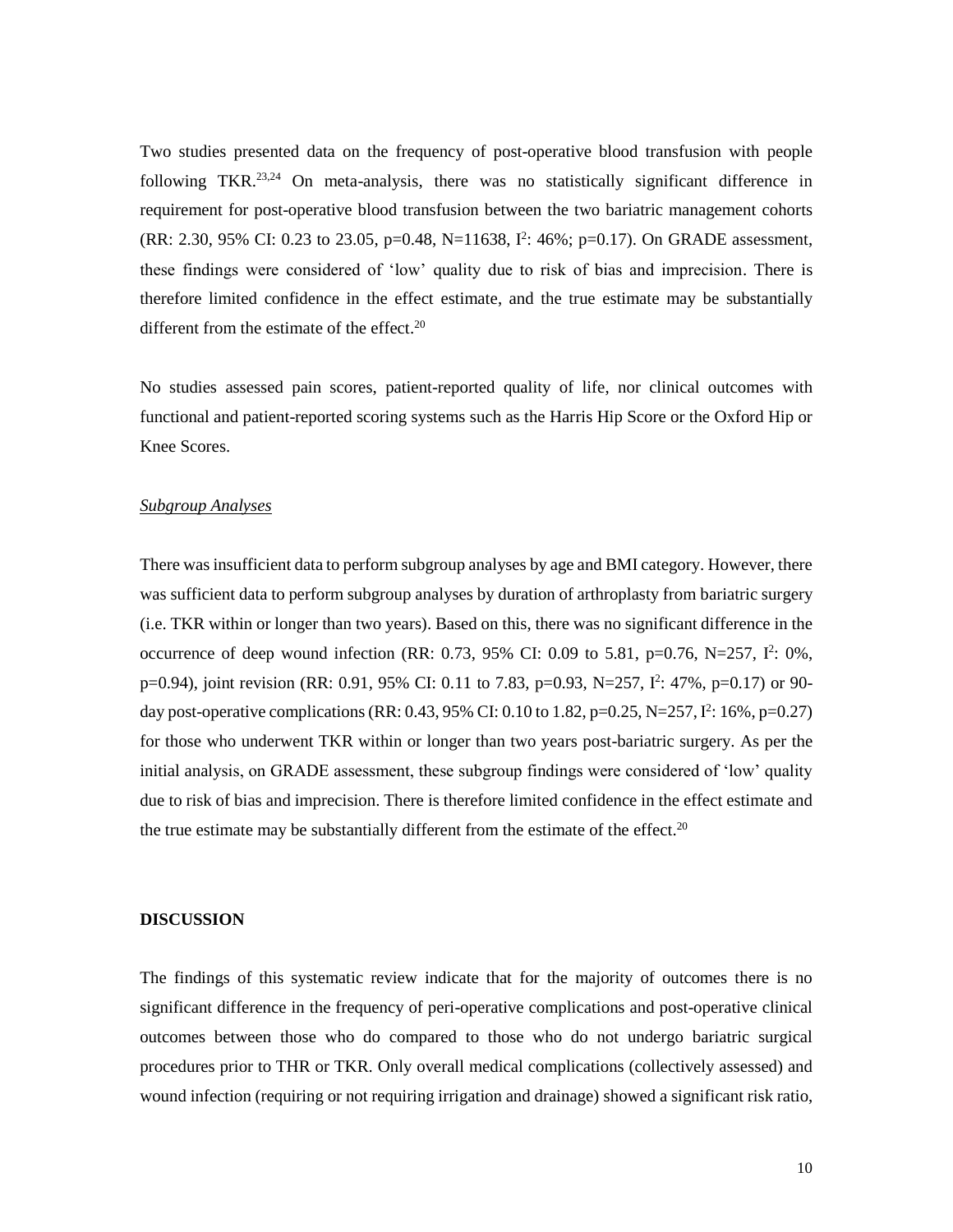favouring the bariatric surgery group. Whilst the evidence-base was moderate in quality, the GRADE analysis determined that the analyses were 'low' or 'very low' quality, and therefore should be viewed with some caution. Nonetheless these findings are contrary to previous belief that bariatric surgery may be a valuable surgical option to reduce the risks of poor clinical outcome for people prior to arthroplasty procedure.

Whilst the non-bariatric surgery groups included in these analyses presented with higher BMI measurements pre-arthroplasty compared to the bariatric surgery groups, this difference ranged from  $0\text{kg/m}^2$ <sup>25</sup> to 7.6 kg/m<sup>2</sup>.<sup>22</sup> Therefore the difference between groups on the principle causative factor (i.e. BMI) was of little difference in studies such as Martin et al.<sup>25</sup>. Accordingly the difference in clinical outcomes between those people with high versus lower BMI may still be evident and undisputed by this analysis. There is also some confusion, due to poorly reporting previous non-bariatric interventions which these cohorts may have received, regarding alternative intervention which may have been used as weight reduction management strategies. Therefore the findings of this analysis may provide an insight as to whether or not bariatric surgery confers any additional benefit over and above non-surgical approaches to weight reduction. To determine this, future studies should ensure that previous non-surgical interventions which patients may have received, should be reported to determine how surgery relates to other weight management strategies.

There was insufficient data to compare the threshold for arthroplasty after bariatric surgery. Kulkarni et al<sup>21</sup> described a minimum of six months following bariatric surgery as sufficient, assuming the level of obesity between their bariatric surgery and non-bariatric surgery groups was similar. Severson et al<sup>24</sup> and Inacio et al<sup>22</sup> divided their groups into non-bariatric surgery, total joint arthroplasty (TJA) or TKR within two years of bariatric surgery, and TJA or TKR more than two years after bariatric surgery. The aim of performing bariatric surgery pre-arthroplasty has been to decrease a patient's BMI pre-surgery, however no mention has been made on whether a target BMI was stipulated pre-arthroplasty. Whilst three of the papers reported their group's BMI at the time of arthroplasty,  $22,24,25$  this data was not provided for Werner et al<sup>23</sup> or Kulkarni et al<sup>21</sup> studies. Whilst there appears limited indication that BMI post-bariatric surgery (or whether it is bariatric surgery itself) plays a role in arthroplasty outcomes, because of this omission from two studies<sup>21,23</sup>, this uncertainty requires answering during future analyses as the evidence-base develops.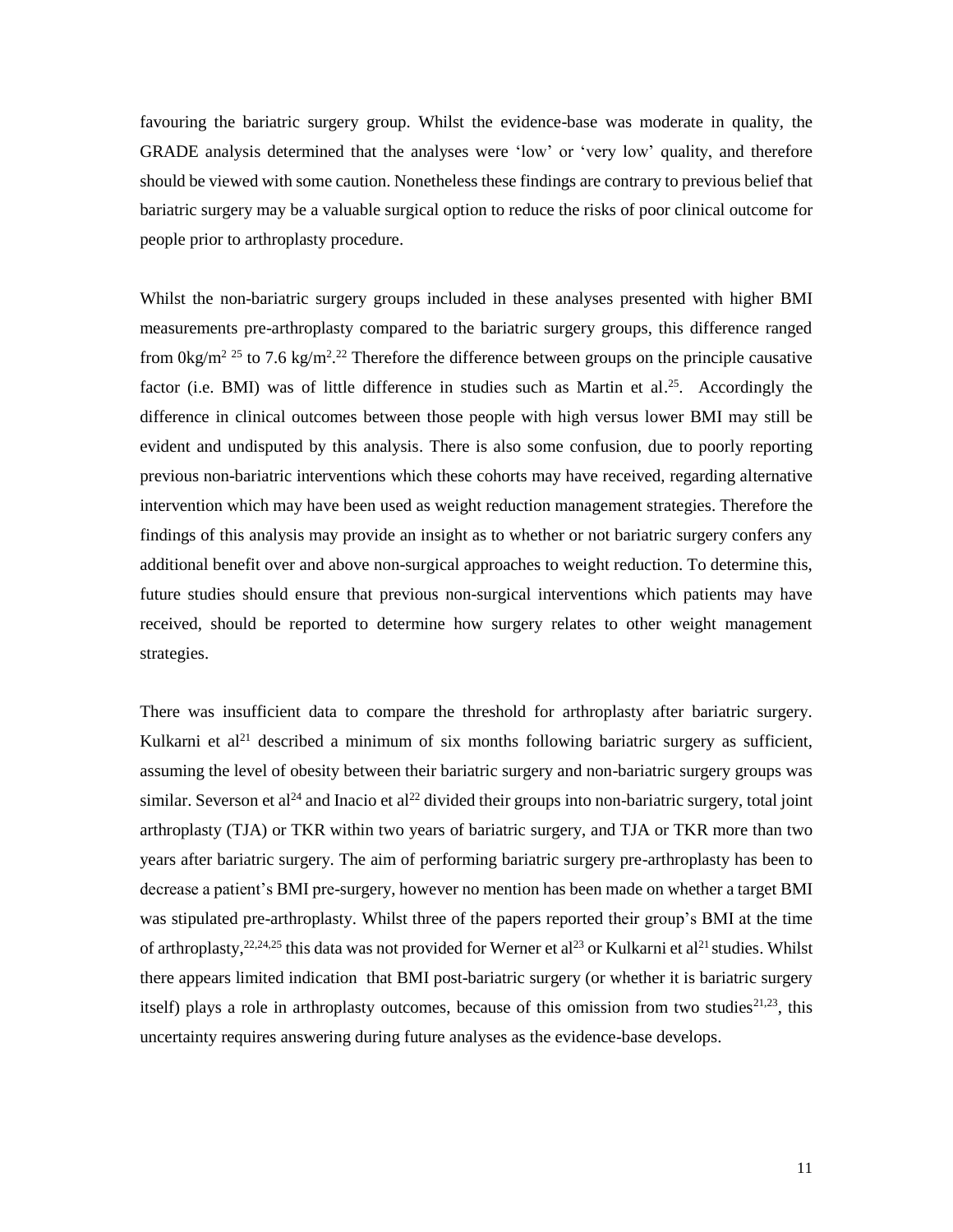Whilst the evidence-base provided important data on complication and adverse event data, there is a paucity of clinical or health economic data on bariatric surgery versus non-bariatric surgery interventions prior to arthroplasty. Data from patient reported outcome measures and longer-term functional outcomes is also lacking to inform clinical decision-making on staged bariatric surgery. These are two very important omissions in the current evidence-base and are therefore research priorities to ensure that healthcare commissioners and health service users can be better informed on what could be the global health outcomes of these procedures pre-arthroplasty. A well-designed, pragmatic randomised controlled trial investigating the clinical and cost-effectiveness of bariatric surgery on THR and TKR outcomes with a sufficient follow-up period, is therefore warranted to better understand the recommendations (or not) of bariatric surgery prior to arthroplasty procedures for people with high BMI.

This study presented with three important limitations. Firstly, data from three papers<sup>22,23,25</sup> were based on hospital and healthcare system datasets and registries, which were gathered through hospital coding systematic. Therefore errors in cataloguing and coding of procedures may have been a source of errors in subsequent data analyses. Secondly, whilst meta-analyses are partly aimed to overcome the issue statistical error through pooling homogenous datasets, due to such lower numbers of events of medical complications such as DVT, PE, MI and stroke, the findings of this analysis may therefore be affected by Type II error. Further analyses as datasets develop may therefore be indicated to assess for this potential limitation. Finally, this paper provides valuable data on outcomes principally within the first 18 months post-arthroplasty. This therefore provides insights into the potential differences in complications and recovery phases, but is insufficient when evaluating longer-term outcomes. Future trials should therefore analyse outcomes between those who undergo bariatric surgery and those who do not pre-arthroplasty to analyse the affect of this management approach on mid- to longer-term implant survival and revision procedures.

To conclude, bariatric surgery prior to THR or TKR may not significantly reduce the risk of complications post-arthroplasty. There is insufficient evidence to ascertain whether bariatric surgery prior to THR or TKR is cost-effective in relation to patient reported outcomes and quality of life as well as health utilisation in the longer-term. There is insufficient evidence to support or refute the use of bariatric surgical procedures for this population until the evidence-base in the form of prospective pragmatic cost-effectiveness randomised controlled trials is undertaken. Only then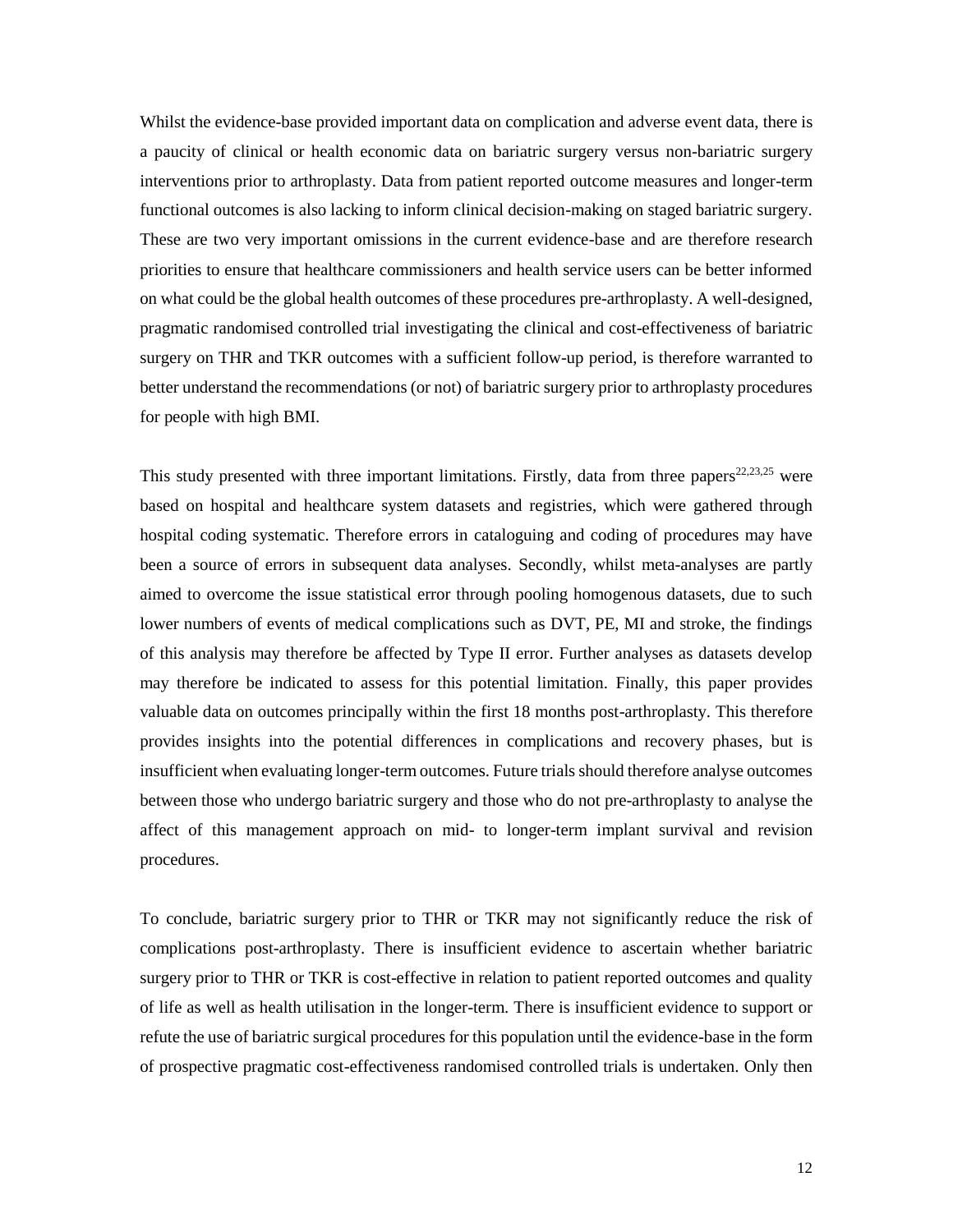will healthcare commissions, professionals and the public be sufficiently informed regarding the appropriateness of bariatric surgery prior to THR or TKR.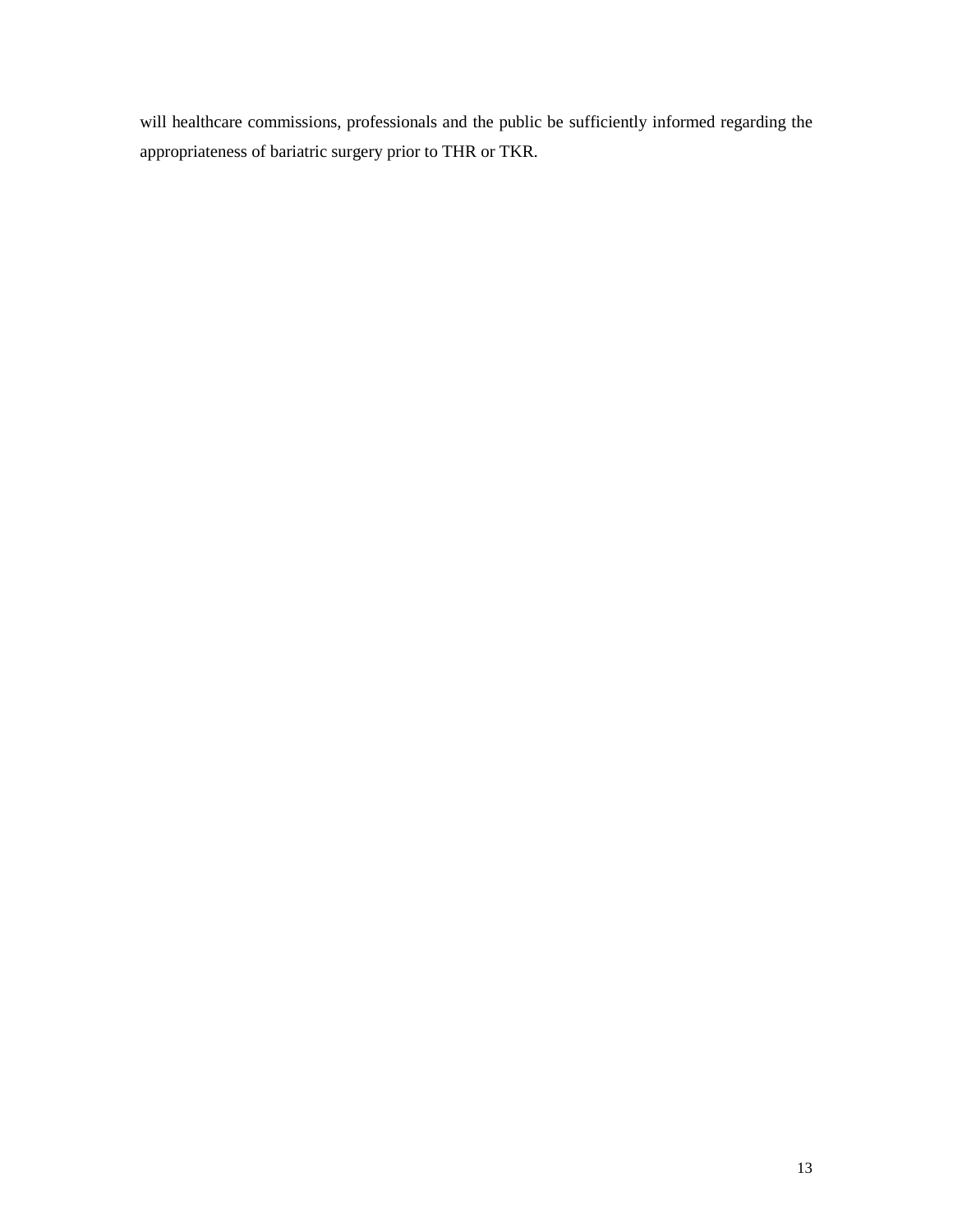# **REFERENCES**

1. **Arden NK, Leyland KM.** Osteoarthritis year 2013 in review: clinical. *Osteoarthritis Cartilage* 2013;21:1409-13.

2. **NICE**. Osteoarthritis: Care and Management – CG177 - 2014. at: https://www.nice.org.uk/Guidance/CG177 (date last accessed 05 February 2016).

3. **Public Health England.** UK and Ireland prevalence and trends. Available at: [https://www.noo.org.uk/NOO\\_about\\_obesity/adult\\_obesity/UK\\_prevalence\\_and\\_trends.](https://www.noo.org.uk/NOO_about_obesity/adult_obesity/UK_prevalence_and_trends) (date last accessed 05 February 2016).

4. **World Health Organization.** BMI Classification. Available at: http://apps.who.int/bmi/index.jsp?introPage=intro\_3.html. (date last accessed 05 February 2016).

5. **Japas C, Knutsen S, Dehom S, Dos Santos H, Tonstad S.** Body mass index gain between ages 20 and 40 years and lifestyle characteristics of men at ages 40-60 years: the Adventist Health Study-2. *Obes Res Clin Pract* 2014;8:e549-57.

6. **Daniilidis K, Yao D, Gosheger G, Berssen C, Budny T, Dieckmann R, Höll S.** Does BMI influence clinical outcomes after total knee arthroplasty? *Technol Health Care* 2015: In Press.

7. **Yu S, Garvin KL, Healy WL, Pellegrini VD Jr, Iorio R.** Preventing hospital readmissions and limiting the complications associated with total joint arthroplasty. *J Am Acad Orthop Surg* 2015;23:e60-71.

8. **Watts CD, Houdek MT, Wagner ER, Sculco PK, Chalmers BP, Taunton MJ.** High risk of wound complications following direct anterior total hip arthroplasty in obese patients. *J Arthroplasty* 2015;30:2296-8.

9. **Järvenpää J, Kettunen J, Soininvaara T, Miettinen H, Kröger H.** Obesity has a negative impact on clinical outcome after total knee arthroplasty. *Scand J Surg* 2012;101:198-203.

10. **Murgatroyd SE, Frampton CM, Wright MS.** The effect of body mass index on outcome in total hip arthroplasty: early analysis from the New Zealand Joint Registry. *J Arthroplasty* 2014;29:1884-8.

11. **Trofa D, Smith EL, Shah V, Shikora S.** Total weight loss associated with increased physical activity after bariatric surgery may increase the need for total joint arthroplasty. *Surg Obes Relat Dis* 2014;10:335-9.

12. **Tobias DK, Chen M, Manson JE, Ludwig DS, Willett W, Hu FB.** [Effect of low-fat diet](http://www.ncbi.nlm.nih.gov/pubmed/26527511)  [interventions versus other diet interventions on long-term weight change in adults: a systematic](http://www.ncbi.nlm.nih.gov/pubmed/26527511)  [review and meta-analysis.](http://www.ncbi.nlm.nih.gov/pubmed/26527511) *Lancet Diabetes Endocrinol* 2015;3:968-79.

13. **[Mantzios M,](http://www.ncbi.nlm.nih.gov/pubmed/?term=Mantzios%20M%5BAuthor%5D&cauthor=true&cauthor_uid=26627097) [Wilson JC.](http://www.ncbi.nlm.nih.gov/pubmed/?term=Wilson%20JC%5BAuthor%5D&cauthor=true&cauthor_uid=26627097)** Mindfulness, eating behaviours, and obesity: a review and reflection on current findings. *Curr Obes Rep* 2015;4:141-6.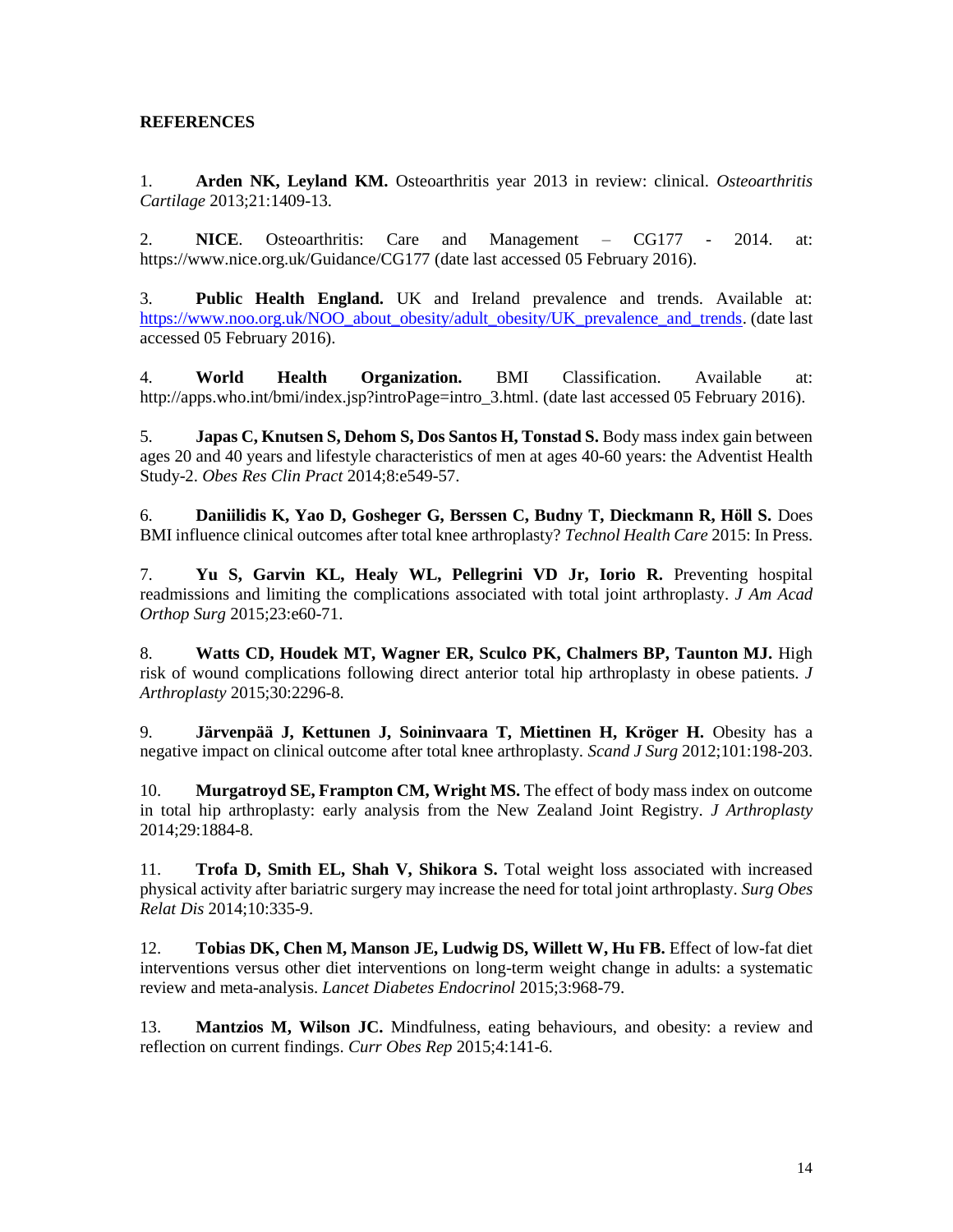14. **Groen VA, van de Graaf VA, Scholtes VA, Sprague S, van Wagensveld BA, Poolman RW.** Effects of bariatric surgery for knee complaints in (morbidly) obese adult patients: a systematic review. *Obes Rev* 2015;16:161-70.

15. **Gill RS, Al-Adra DP, Shi X, Sharma AM, Birch DW, Karmali S.** The benefits of bariatric surgery in obese patients with hip and knee osteoarthritis: a systematic review. *Obes Rev* 2011;12:1083-9.

16. **Dawson J, Fitzpatrick R, Carr A, Murray D.** Questionnaire on the perceptions of patients about total hip replacement. *J Bone Joint Surg Br* 1996;78:185-90.

17. **Dawson J, Fitzpatrick R, Murray D, Carr A.** Questionnaire on the perceptions of patients about total knee replacement. *J Bone Joint Surg Br* 1998;80:63-9.

18. **Herdman M, Gudex C, Lloyd A, Janssen M, Kind P, Parkin D, Bonsel G, Badia X**. Development and preliminary testing of the new five-level version of EQ-5D (EQ-5D-5L). *Qual Life Res* 2011;20:1727-36.

19. **Downs SH, Black N.** The feasibility of creating a checklist for the assessment of the methodological quality both of randomized and non-randomized studies of health care interventions. *J Epidemiol Comm Health* 1998;52:377-84.

20. **Balshem H, Helfand M, Schünemann HJ, Oxman AD, Kunz R, Brozek J, Vist GE, Falck-Ytter Y, Meerpohl J, Norris S, Guyatt GH**. GRADE guidelines: 3. Rating the quality of evidence. *J Clin Epidemiol* 2011;64:401-6.

21. **Kulkarni A, Jameson SS, James P, Woodcock S, Muller S, Reed MR.** Does bariatric surgery prior to lower limb joint replacement reduce complications? *Surgeon* 2011;9:18-21.

22. **Inacio MC, Paxton EW, Fisher D, Li RA, Barber TC, Singh JA.** Bariatric surgery prior to total joint arthroplasty may not provide dramatic improvements in post-arthroplasty surgical outcomes. *J Arthroplasty* 2014;29:1359-64.

23. **Werner BC, Kurkis GM, Gwathmey FW, Browne JA.** Bariatric surgery prior to total knee arthroplasty is associated with fewer postoperative complications. *J Arthroplasty* 2015;30(9 Suppl):81-5.

24. **Severson EP, Singh JA, Browne JA, Trousdale RT, Sarr MG, Lewallen DG.** Total knee arthroplasty in morbidly obese patients treated with bariatric surgery: a comparative study. *J Arthroplasty* 2012;27:1696-700.

25. **Martin JR, Watts CD, Taunton MJ**. Bariatric surgery does not improve outcomes in patients undergoing primary total knee arthroplasty. *Bone Joint J* 2015;97-B:1501-5.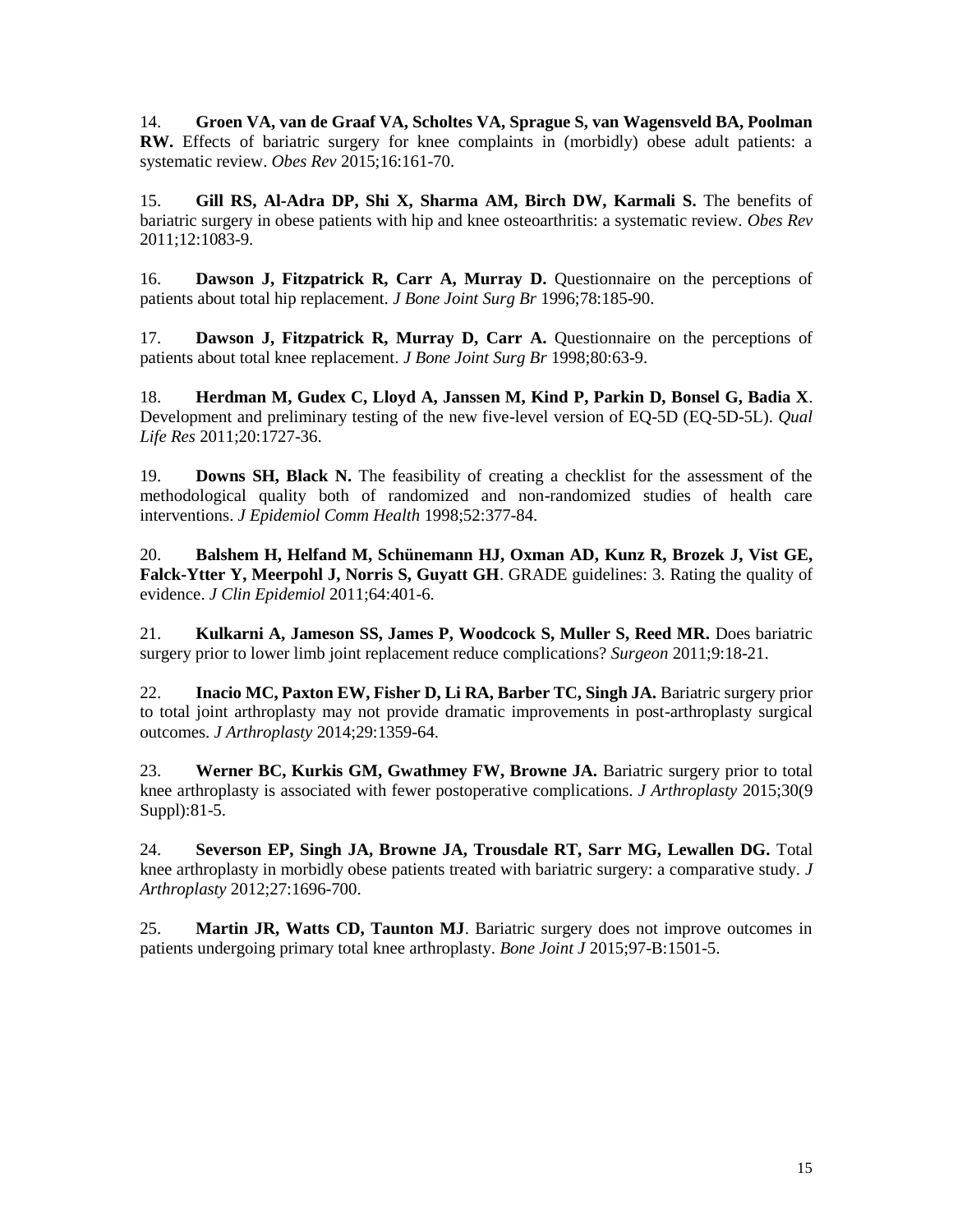# **FIGURE AND TABLE LEGENDS**

Figure 1: A PRISMA flow-chart presenting the search strategy results

**Figure 2:** Forest plot of wound infection (requiring or not irrigation and drainage) for those who received bariatric surgery pre-operatively compared to non-bariatric surgery management prior to TKR or THR.

**Table 1:** Characteristics of included studies

**Table 2:** Summary of the critical appraisal results using the Downs and Black checklist for nonrandomised studies

**Table 3:** Results of the meta-analyses

**Supplementary Table 1:** Search strategy for MEDLINE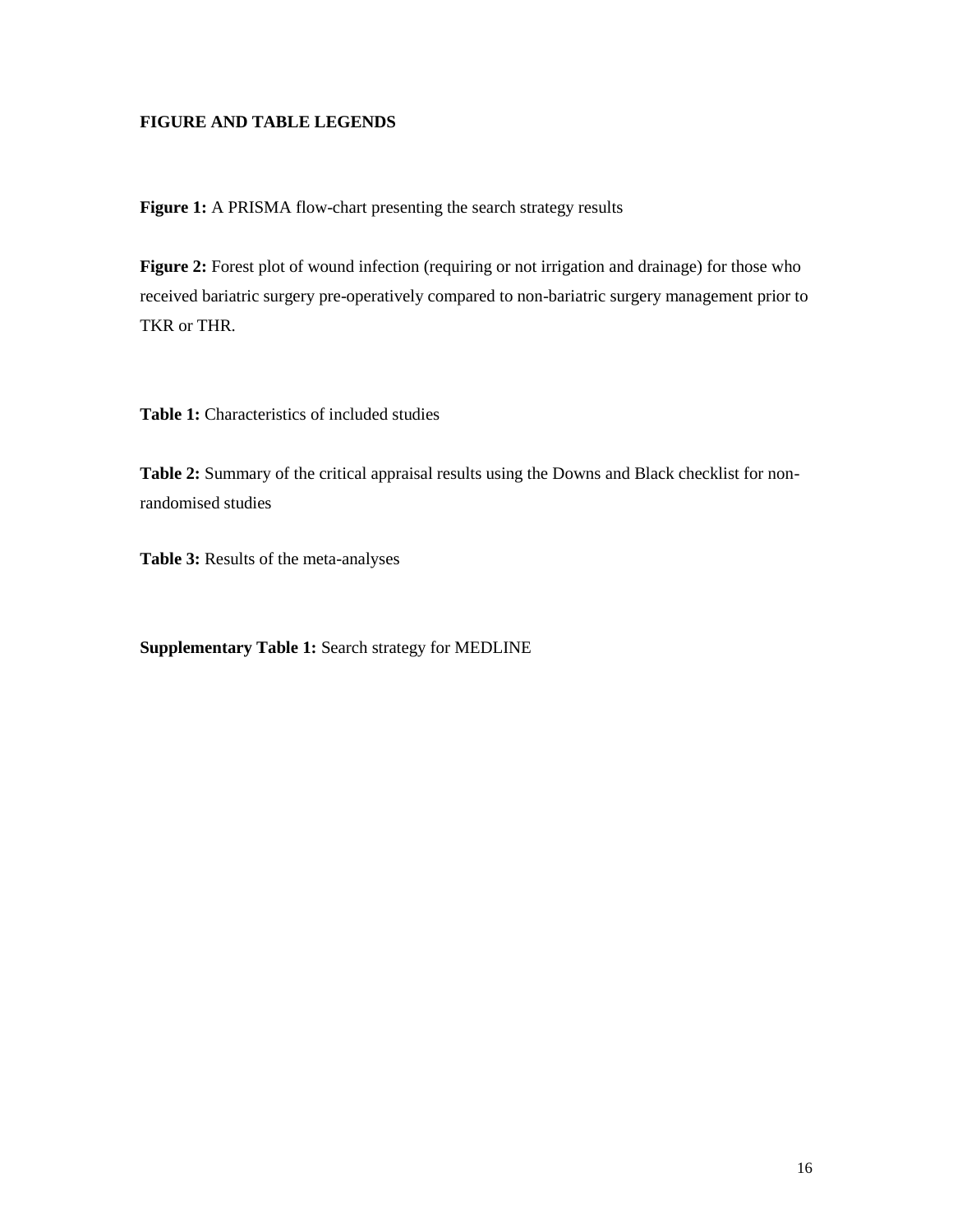

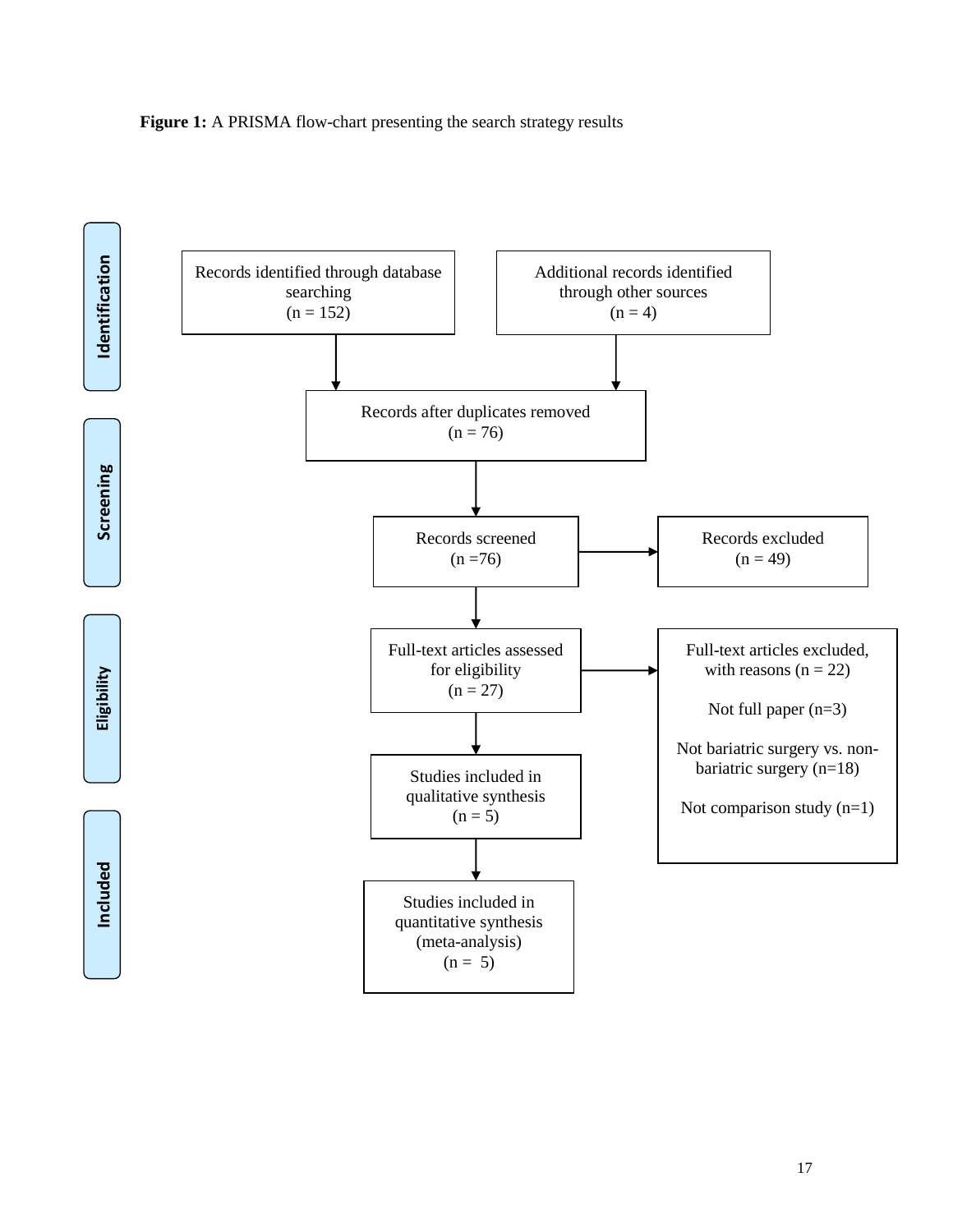**Figure 2:** Forest plot of wound infection (requiring or not irrigation and drainage) for those who received bariatric surgery pre-operatively compared to non-bariatric surgery management prior to TKR or THR.

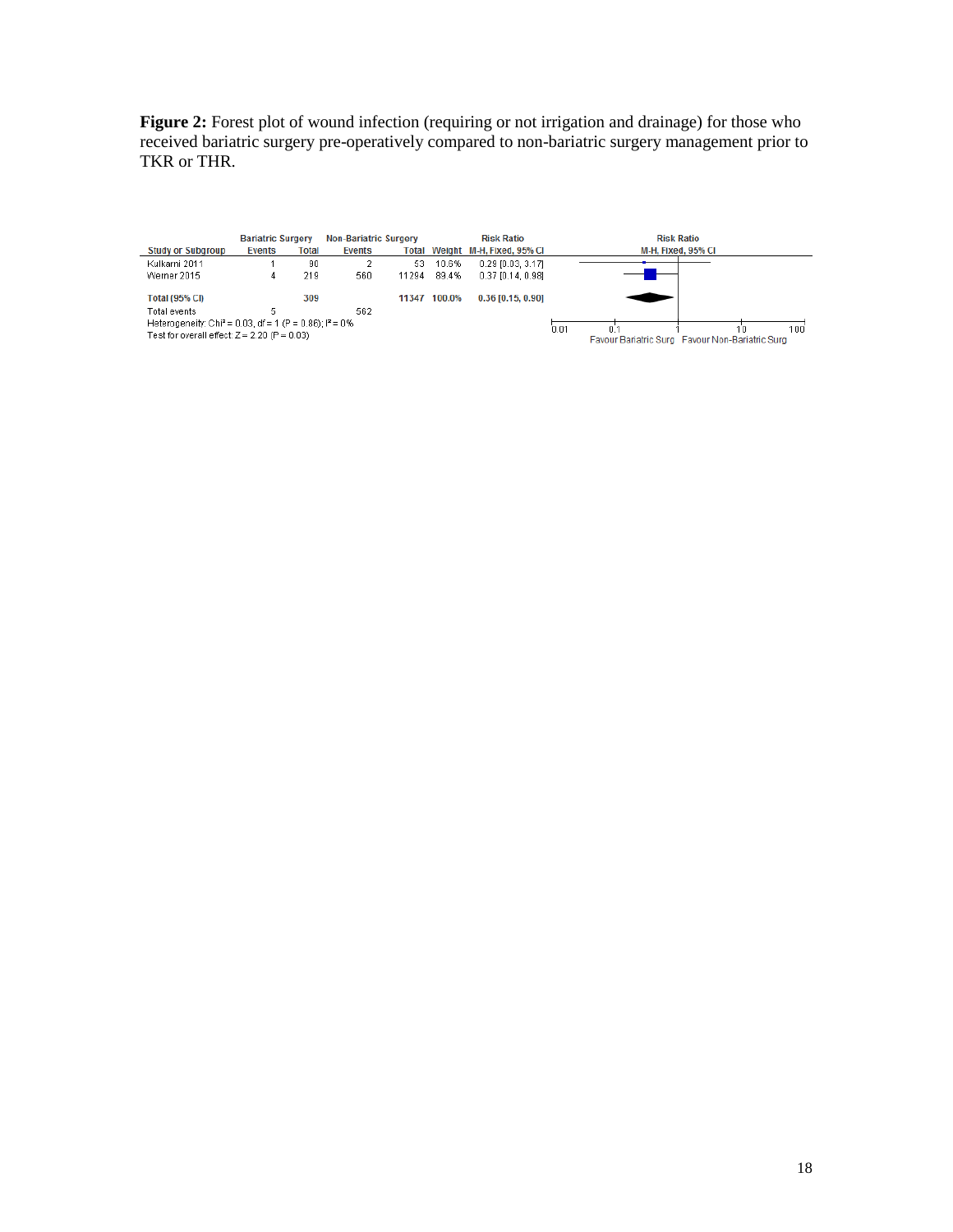**Table 1:** Characteristics of included studies

| <b>Study Name</b>                            | Inacio <sup>[22]</sup>                                                                                                           | Kulkarni [21]                                                     | Martin [25]                                                                                          | Severson [24]                                                                               | Werner [23] |
|----------------------------------------------|----------------------------------------------------------------------------------------------------------------------------------|-------------------------------------------------------------------|------------------------------------------------------------------------------------------------------|---------------------------------------------------------------------------------------------|-------------|
| $\mathbf N$                                  | 11203                                                                                                                            | 143                                                               | 364                                                                                                  | 125                                                                                         | 11513       |
| N (Bariatric Surgery)                        | 2xy:102<br>>2y:69                                                                                                                | 90                                                                | 91                                                                                                   | 86                                                                                          | 219         |
| N (Non-Bariatric Surgery)                    | 11032                                                                                                                            | 53                                                                | 273                                                                                                  | 39                                                                                          | 11294       |
| Gender (M/F)                                 | 3575/7628                                                                                                                        | <b>ND</b>                                                         | 68/296                                                                                               | 26/99                                                                                       | 2963/8550   |
| Mean age in years<br>(SD/range)              | BS $(\langle 2y \rangle: 57.0(6.8))$<br>BS $(>2y)$ : 59.9 $(7.8)$<br>nBS: 63.8 (8.7)                                             | <b>BS: 57</b><br>nBS: 53                                          | BS: $58.1(8.0)$<br>nBS (high BMI): 57.4 (7.0)<br>nBS (low BMI) 58.7 (7.0)                            | BS $(<2y)$ : 59.3 (7.5)<br>BS $(>2y)$ 59.0 $(8.4)$<br>nBS: 55.5(6.5)                        | ND          |
| Frequency of surgical<br>procedure (THR/TKR) | THR: 2653/ TKR: 8550                                                                                                             | <b>BS: 37 THR/ 53 TKR</b><br>nBS: 19 THR/3<br>resurfacing; 31 TKR | <b>TKR</b>                                                                                           | <b>TKR</b>                                                                                  | <b>TKR</b>  |
| Mean BMI in $\text{kg/m}^2$<br>(SD/range)    | BS $(<2y)$ : 32.4 (4.7)<br>BS $(>2y)$ : 34.6 $(6.2)$<br>nBS: 40.0 (4.4)                                                          | ND                                                                | BS: 37.2 (7.0);<br>nBS (high BMI) 51.2 (9.0)<br>nBS (low BMI) 37.2 (7.0)                             | BS $(\langle 2y)$ : 37.9 $(7.5)$<br>BS $(>2y)$ 38.5 $(9.8)$<br>nBS: 43.1(6.3)               | ND          |
| ASA grade                                    | BS $(\leq 2y)$ : 1&2: 70; 3 $\geq 32$<br>BS ( $>2y$ ): 1&2: 38; $\geq$ 3: 31<br>nBS: $1&2:4315$ ; $\geq$ 3: 6598<br>Unknown: 119 | <b>ND</b>                                                         | ND                                                                                                   | ND                                                                                          | ND          |
| Mean weight in kg (SD)                       | ND                                                                                                                               | ND                                                                | ND                                                                                                   | BS $(\langle 2y \rangle: 104.1)$<br>(19.3)<br>BS (>2y) 101.4<br>(22.6)<br>nBS: 121.5 (19.3) | ND          |
| Final Follow-up                              | 12 months                                                                                                                        | 18 months                                                         | BS: $3.9$ years $(SD2)$<br>nBS (high BMI): 4.1 years<br>(SD 2)<br>nBS (low BMI): 4.1 years<br>(SD 2) | Range: 22 months to<br>14 years                                                             | 90 days     |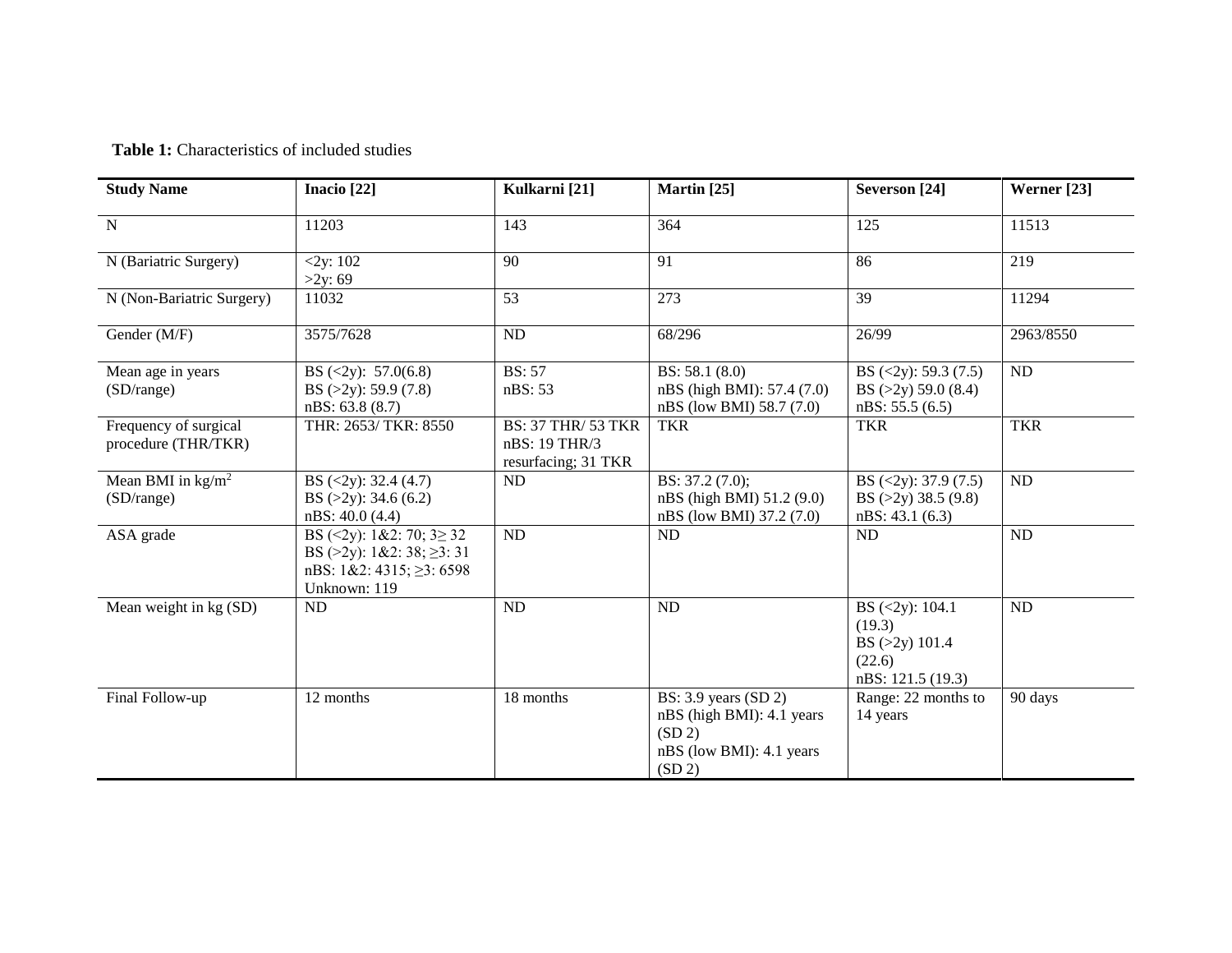ASA - American Society of Anesthesiologists; BS – bariatric surgery; F – female; M – male; nBS – not bariatric surgery; ND – not documented; THR – total hip replacement; TKR – total knee replacement; SD- standard deviation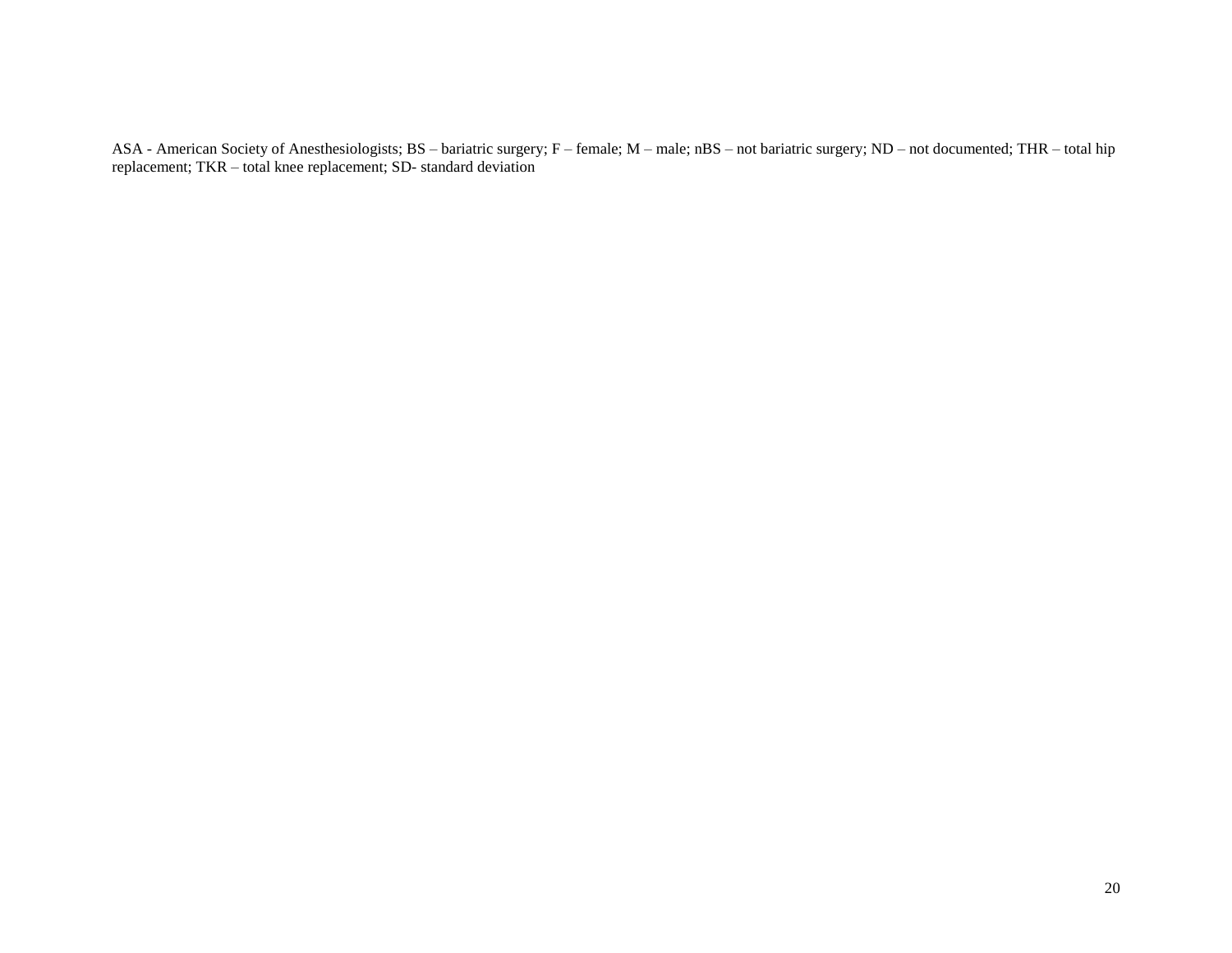# **Table 2:** Summary of the critical appraisal results using the Downs and Black checklist for nonrandomised studies

|                  |                                                                      | <b>Inacio</b>  | <b>Kulkarni</b> | <b>Martin</b>  | <b>Severson</b> | Werner         |
|------------------|----------------------------------------------------------------------|----------------|-----------------|----------------|-----------------|----------------|
|                  |                                                                      | $[22]$         | $[21]$          | $[25]$         | $[24]$          | $[23]$         |
| 1.               | Hypothesis/aims/objectives clearly stated                            | Y              | Y               | Y              | Y               | $\mathbf Y$    |
| 2.               | Main outcome measures clearly described.                             | Y              | $\overline{Y}$  | $\overline{Y}$ | Y               | $\overline{Y}$ |
| 3.               | Characteristics of patients/subjects clearly described               | Y              | $\overline{Y}$  | $\mathbf Y$    | Y               | $\overline{Y}$ |
| 4.               | Interventions of interest clearly described                          | $\mathbf Y$    | $\mathbf Y$     | $\mathbf Y$    | $\mathbf Y$     | $\mathbf Y$    |
| $\overline{5}$ . | Distribution of principal confounders in each group clearly          | $\overline{Y}$ | $\overline{Y}$  | $\overline{Y}$ | $\overline{Y}$  | $\overline{Y}$ |
|                  | described                                                            |                |                 |                |                 |                |
| 6.               | Main findings clearly described                                      | Y              | Y               | $\mathbf Y$    | Y               | Y              |
| 7.               | Estimates of random variability in the data provided                 | $\overline{Y}$ | $\overline{Y}$  | $\overline{Y}$ | $\overline{Y}$  | $\overline{Y}$ |
| 8.               | Important adverse events reported                                    | $\overline{Y}$ | $\overline{Y}$  | $\overline{Y}$ | Y               | $\overline{Y}$ |
| 9.               | Characteristics of patients lost to follow-up described              | <b>UTD</b>     | <b>UTD</b>      | <b>UTD</b>     | Y               | <b>UTD</b>     |
|                  | 10. Actual probability values reported                               | N              | Y               | Y              | $\mathbf Y$     | Y              |
|                  | 11. Participants approached representative of entire population      | Y              | $\overline{Y}$  | $\overline{Y}$ | Y               | $\mathbf Y$    |
|                  | 12. Participants recruited representative of entire population       | $\overline{Y}$ | $\overline{Y}$  | $\overline{Y}$ | $\overline{Y}$  | $\overline{Y}$ |
|                  | 13. Staff, places and facilities representative of majority of       | $\overline{Y}$ | $\overline{Y}$  | $\overline{Y}$ | $\overline{Y}$  | $\overline{Y}$ |
|                  | population                                                           |                |                 |                |                 |                |
|                  | 14. Blinding of study subjects                                       | $\mathbf N$    | $\mathbf N$     | $\mathbf N$    | N               | $\mathbf N$    |
|                  | 15. Blinding of assessors                                            | $\mathbf N$    | $\overline{N}$  | ${\bf N}$      | $\mathbf N$     | $\mathbf N$    |
|                  | 16. Data based on data-dredging clearly stated                       | N/A            | N/A             | N/A            | N/A             | N/A            |
|                  | 17. Adjustment of different length of follow-up or duration between  | $\mathbf N$    | $\overline{Y}$  | Y              | Y               | $\overline{Y}$ |
|                  | case and control                                                     |                |                 |                |                 |                |
|                  | 18. Appropriate statistical tests used.                              | $\overline{Y}$ | $\overline{Y}$  | $\overline{Y}$ | $\overline{Y}$  | $\overline{Y}$ |
|                  | 19. Compliance to intervention reliable.                             | $\overline{Y}$ | $\overline{Y}$  | $\overline{Y}$ | $\overline{Y}$  | $\overline{Y}$ |
|                  | 20. Main outcome measure reliable and valid                          | Y              | $\mathbf Y$     | $\mathbf Y$    | $\mathbf Y$     | $\mathbf Y$    |
|                  | 21. Intervention groups or case-controls recruited from same         | $\overline{Y}$ | $\overline{Y}$  | $\overline{Y}$ | $\overline{Y}$  | $\overline{Y}$ |
|                  | population                                                           |                |                 |                |                 |                |
|                  | 22. Intervention groups or case-controls recruited at the same time. | $\mathbf Y$    | $\mathbf Y$     | ${\bf N}$      | $\mathbf N$     | $\mathbf Y$    |
|                  | 23. Study subjects randomized to the interventions                   | ${\bf N}$      | ${\bf N}$       | ${\bf N}$      | $\mathbf N$     | ${\bf N}$      |
|                  | 24. Was concealed randomization to allocation undertaken             | $\mathbf N$    | ${\bf N}$       | ${\bf N}$      | N               | $\mathbf N$    |
|                  | 25. Adequate adjustment made in the analysis of confounders          | Y              | <b>UTD</b>      | $\mathbf Y$    | Y               | $\mathbf Y$    |
|                  | 26. Patient losses accounted for.                                    | Y              | <b>UTD</b>      | <b>UTD</b>     | Y               | <b>UTD</b>     |
|                  | 27. Sufficiently powered cohort size                                 | $\mathbf N$    | ${\bf N}$       | ${\bf N}$      | $\mathbf N$     | ${\bf N}$      |

Y – Yes; N – No; UTD – Unable to determine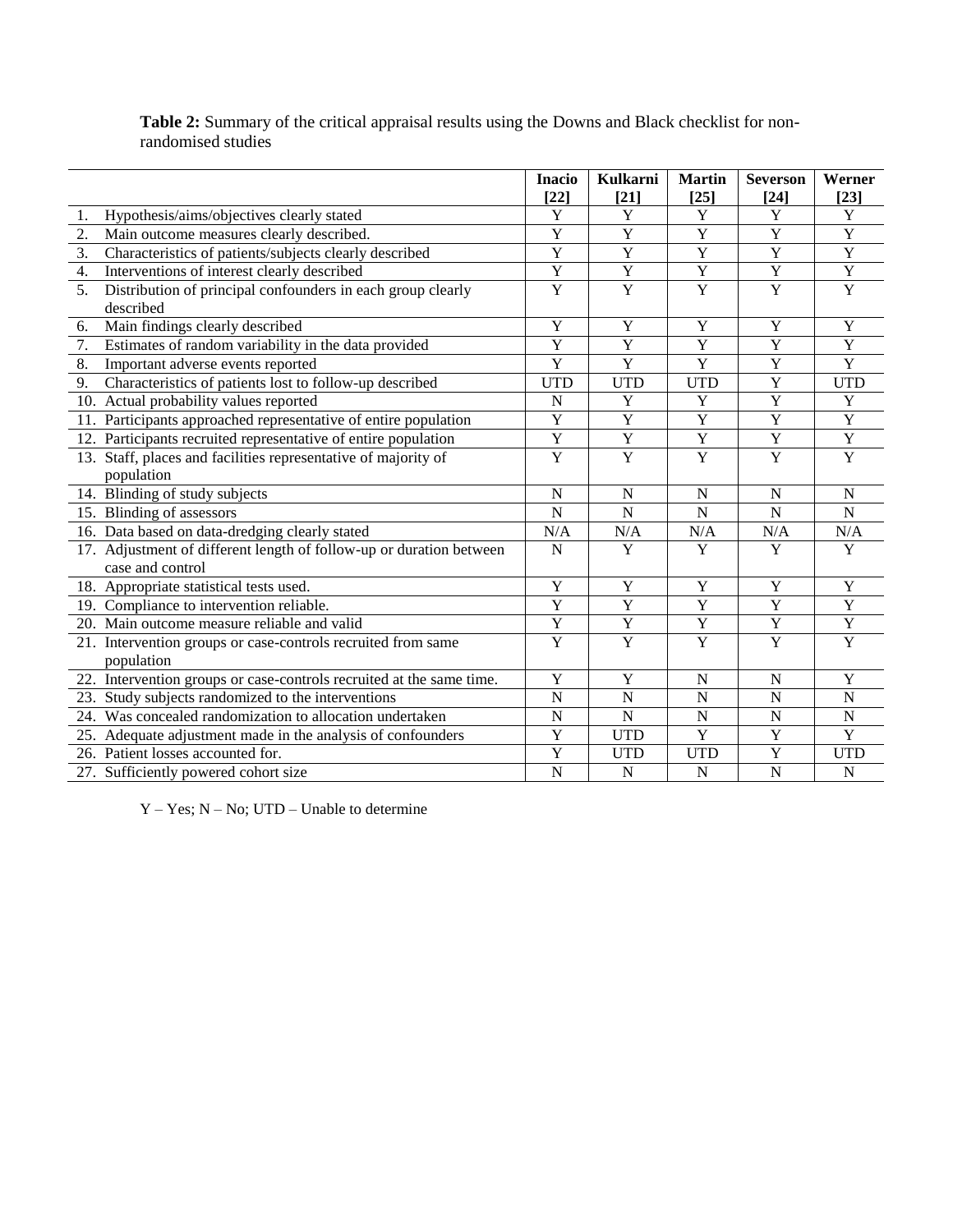# **Table 3:** Results of the meta-analyses

| <b>Outcome</b>                                        | <b>Risk Ratio</b><br>$(95\% \text{ CI})$ | <b>P-value</b> | N      | <b>Statistical</b><br>heterogeneity (I2 <sup>;</sup><br>$Chi2 p-value)$ |
|-------------------------------------------------------|------------------------------------------|----------------|--------|-------------------------------------------------------------------------|
| Superficial wound infection                           | 1.88(0.95, 0.37)                         | 0.07           | 11,567 | $0\%$ ; 0.46                                                            |
| Deep wound infection                                  | 1.04(0.65, 1.66)                         | 0.88           | 22,841 | $0\% : 0.83$                                                            |
| Deep vein thrombosis                                  | 0.57(0.13, 2.44)                         | 0.45           | 11,710 | $0\%$ ; 1.00                                                            |
| Pulmonary embolism                                    | 0.51(0.03, 8.26)                         | 0.64           | 11,346 | <b>NE</b>                                                               |
| Joint revision                                        | 1.24(0.75, 2.05)                         | 0.40           | 11,835 | $0\%$ ; 0.88                                                            |
| Mortality                                             | 1.25(0.16, 9.89)                         | 0.84           | 11,346 | $0\%$ ; 0.76                                                            |
| In-patient re-admission                               | 0.57(0.06, 5.09)                         | 0.62           | 11,346 | 74%; 0.05*                                                              |
| Medical complication (collective)                     | 0.54(0.39, 0.74)                         | < 0.01         | 11,781 | $0\%$ ; 0.74                                                            |
| Post-operative infection<br>(with/without I&D)        | 0.36(0.15, 0.90)                         | 0.03           | 11,656 | $0\%$ ; 0.86                                                            |
| Post-operative blood transfusion                      | 2.30(0.23, 23.05)                        | 0.48           | 11,638 | $46\%; 0.17*$                                                           |
| Complications within first 90 post-<br>operative days | 0.63(0.32, 1.26)                         | 0.19           | 11,328 | $0\%$ ; 0.96                                                            |

\* denotes that a random-effects analysis model was adopted;  $CI$  – confidence intervals;  $I<sup>2</sup>$ – inconsistency value:  $I&D$  – irrigation and drainage; N – number of cases